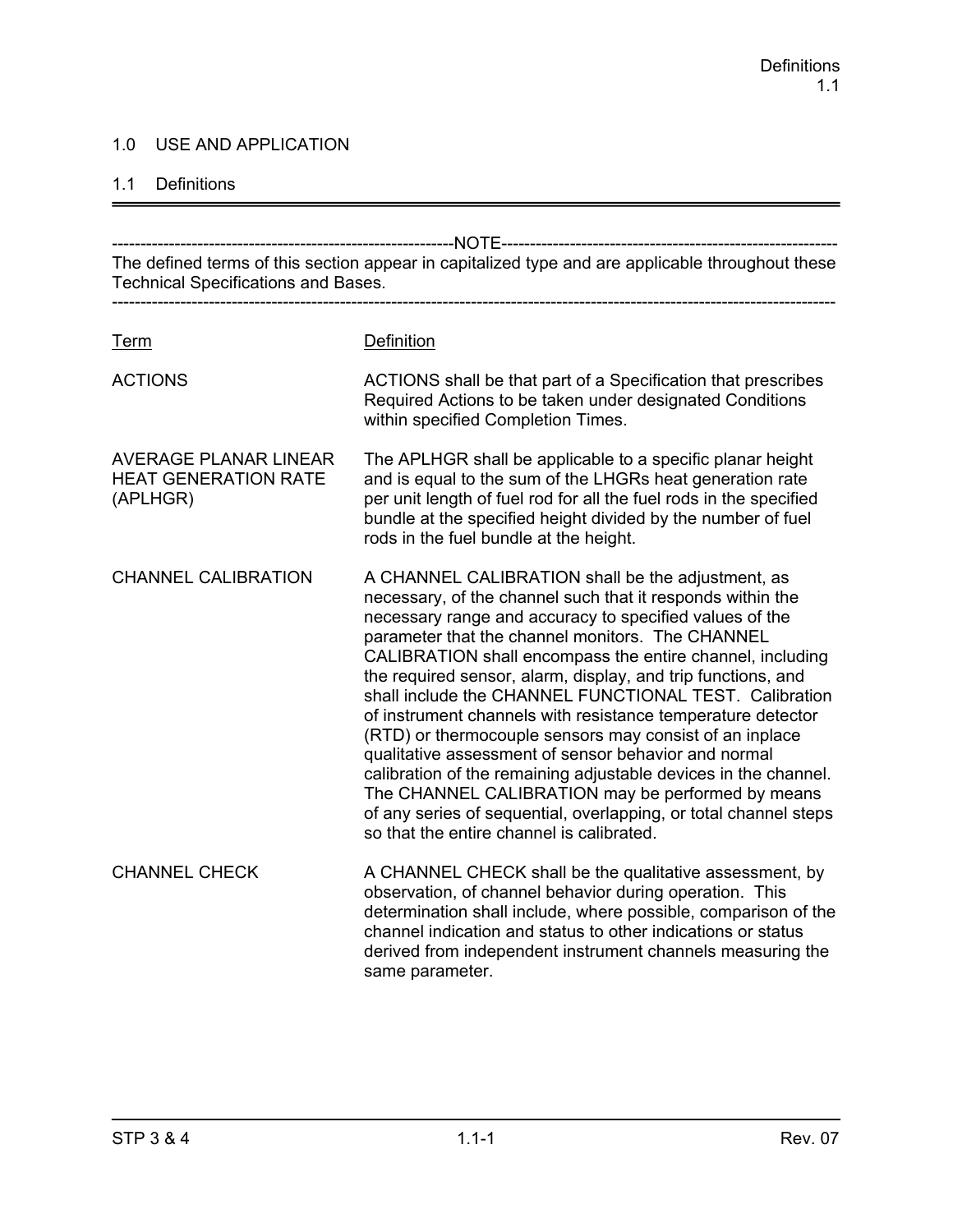| <b>CHANNEL FUNCTIONAL</b><br><b>TEST</b>             | A CHANNEL FUNCTIONAL TEST shall be the injection of a<br>simulated or actual signal into the channel as close to the<br>sensor as practicable to verify OPERABILITY, including<br>required alarm, interlock, display, and trip functions, and<br>channel failure trips. The CHANNEL FUNCTIONAL TEST for<br>those instruments controlled by TS 5.5.2.11, Setpoint Control<br>Program, shall include adjustments, as necessary, such that<br>the setpoints are within the necessary range and accuracy.<br>The CHANNEL FUNCTIONAL TEST may be performed by<br>means of any series of sequential, overlapping, or total<br>channel steps so that the entire channel is tested.                                                  |
|------------------------------------------------------|------------------------------------------------------------------------------------------------------------------------------------------------------------------------------------------------------------------------------------------------------------------------------------------------------------------------------------------------------------------------------------------------------------------------------------------------------------------------------------------------------------------------------------------------------------------------------------------------------------------------------------------------------------------------------------------------------------------------------|
| <b>COMPREHENSIVE</b><br><b>FUNCTIONAL TEST</b>       | A COMPREHENSIVE FUNCTIONAL TEST (CoFT) is a set of<br>tests that exercises each RPS, ESF, and MSIV closure<br>Function by simulating accident events that exercise the inputs<br>and outputs of the SSLC, NMS, PRRM, RPS/MSIV actuation<br>logic and ESF actuation logic. A CoFT also simulates power<br>failures, measures CPU and network performance, runs<br>microprocessor-specific and application-specific diagnostics.<br>Test inputs include out-of-range conditions to verify<br>OPERABILITY of the SSLC electronics, alarms and displays.                                                                                                                                                                         |
| <b>CORE ALTERATION</b>                               | CORE ALTERATION shall be the movement of any fuel,<br>sources, or other reactivity control components within the<br>reactor vessel with the vessel head removed and fuel in the<br>vessel. Movement of startup range neutron monitors, local<br>power range monitors, traversing incore probes, or special<br>movable detectors (including undervessel replacement) is not<br>considered a CORE ALTERATION. In addition, control rod<br>movement with other than the normal control rod drive is not<br>considered a CORE ALTERATION provided there are no fuel<br>assemblies in the associated core cell. Suspension of CORE<br>ALTERATIONS shall not preclude completion of movement of<br>a component to a safe position. |
| <b>CORE OPERATING LIMITS</b><br><b>REPORT (COLR)</b> | The COLR is the unit specific document that provides cycle<br>specific parameter limits for the current reload cycle. These<br>cycle specific limits shall be determined for each reload cycle<br>in accordance with Specification 5.7.1.5 Plant operation within<br>these limits is addressed in individual Specifications.                                                                                                                                                                                                                                                                                                                                                                                                 |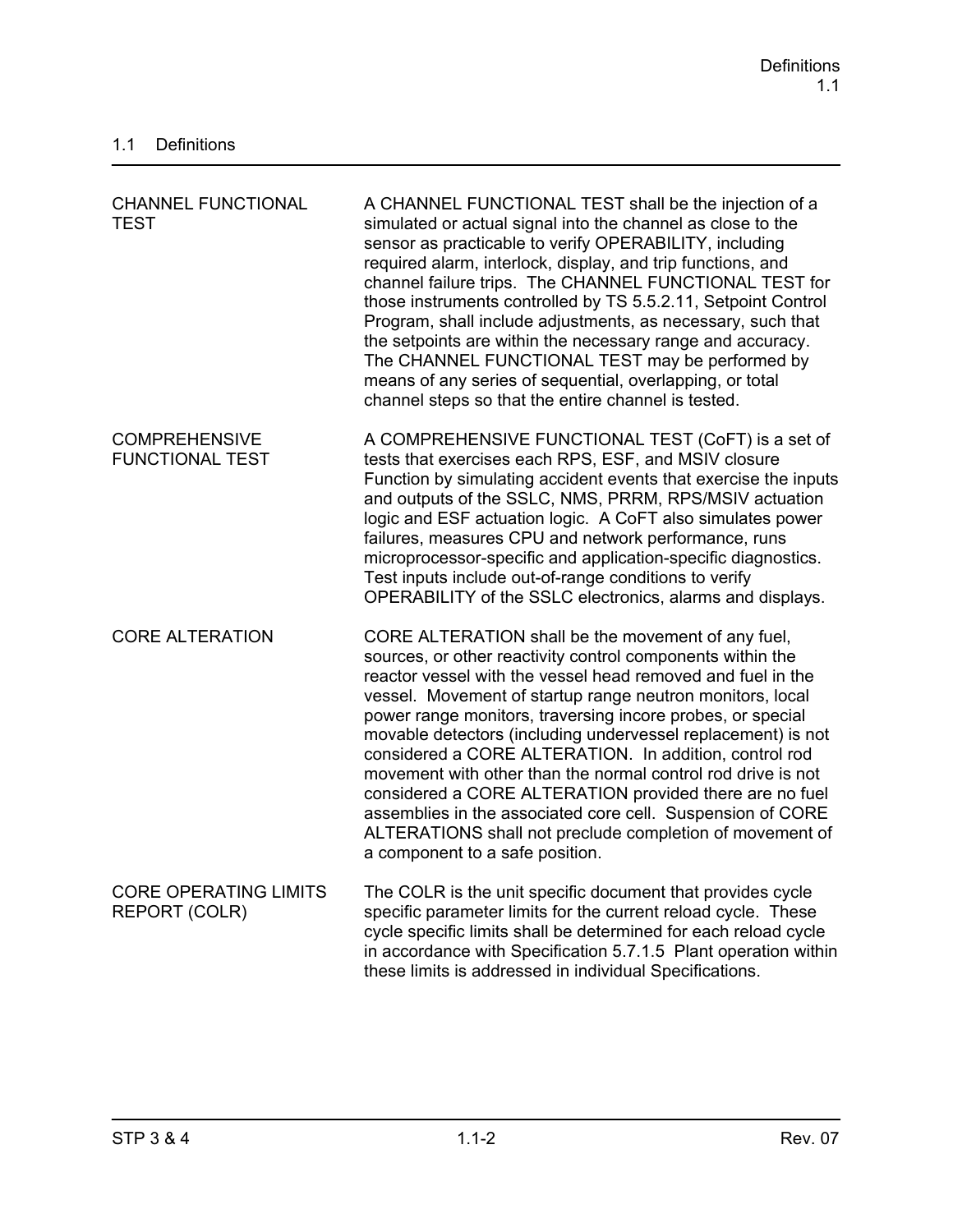| DIVISION FUNCTIONAL TEST                                                      | The injection of simulated or actual signals into a division as<br>close to the sensors as practicable to verify OPERABILITY of<br>SENSOR CHANNELS and LOGIC CHANNELS in that<br>division. The DIVISION FUNCTIONAL TEST for those<br>instruments controlled by TS 5.5.2.11, Setpoint Control<br>Program, shall include adjustments, as necessary, such that<br>the setpoints are within the necessary range and accuracy.<br>The DIVISION FUNCTIONAL TEST may be performed by<br>means of a series of sequential or overlapping steps. The test<br>shall comprise all the equipment from the DTF inputs to<br>LOGIC CHANNEL outputs. This test shall also verify that the<br>inputs to the DTFs are the same as the information presented<br>at the control room indicators. |
|-------------------------------------------------------------------------------|------------------------------------------------------------------------------------------------------------------------------------------------------------------------------------------------------------------------------------------------------------------------------------------------------------------------------------------------------------------------------------------------------------------------------------------------------------------------------------------------------------------------------------------------------------------------------------------------------------------------------------------------------------------------------------------------------------------------------------------------------------------------------|
| <b>DOSE EQUIVALENT I-131</b>                                                  | DOSE EQUIVALENT I-131 shall be that concentration of I-131<br>(microcuries/gram) that alone would produce the same thyroid<br>dose as the quantity and isotopic mixture of I-131, I-132, I-133,<br>I-134, and I-135 actually present. The thyroid dose conversion<br>factors used for this calculation shall be those listed in Table III<br>of TID-14844, AEC, 1962, "Calculation of Distance Factors for<br>Power and Test Reactor Sites" or those listed in Table E-7 of<br>Regulatory Guide 1.109, Rev. 1, NRC, 1977 or ICRP 30,<br>Supplement to Part 1, pages 192-212, Table titled "Committed"<br>Dose Equivalent in Target Organs or Tissues per Intake of<br>Unit Activity."                                                                                        |
| <b>E-AVERAGE</b><br><b>DISINTEGRATION ENERGY</b>                              | E shall be the average (weighted in proportion to the<br>concentration of each radionuclide in the reactor coolant at the<br>time of sampling) of the sum of the average beta and gamma<br>energies per disintegration (in MeV) for isotopes, other than<br>iodines, with half lives > 15 minutes, making up at least 95% of<br>the total noniodine activity in the coolant.                                                                                                                                                                                                                                                                                                                                                                                                 |
| <b>EMERGENCY CORE</b><br><b>COOLING SYSTEM (ECCS)</b><br><b>RESPONSE TIME</b> | The ECCS RESPONSE TIME shall be that time interval from<br>when the monitored parameter exceeds its ECCS initiation<br>setpoint at the channel sensor until the ECCS equipment is<br>capable of performing its safety function (i.e., the valves travel<br>to their required positions, pump discharge pressures reach<br>their required values, etc.). Times shall include diesel<br>generator starting and sequence loading delays, where<br>applicable. The response time may be measured by means of<br>any series of sequential, overlapping, or total steps so that the<br>entire response time is measured.                                                                                                                                                           |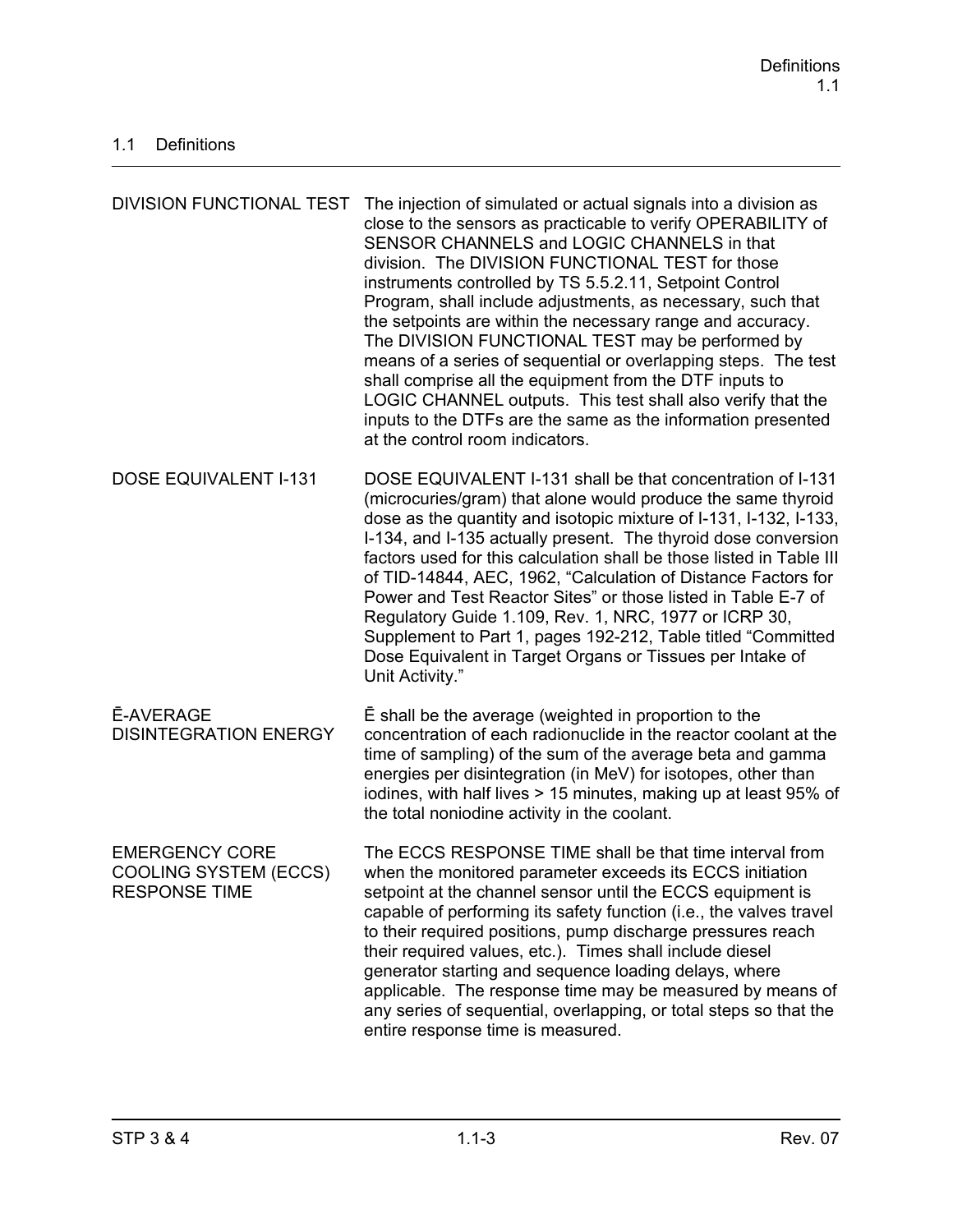| <b>ISOLATION SYSTEM</b><br><b>RESPONSE TIME</b> | The ISOLATION SYSTEM RESPONSE TIME shall be that<br>time interval from when the monitored parameter exceeds its<br>isolation initiation setpoint at the channel sensor until the<br>isolation valves travel to their required positions. Times shall<br>include diesel generator starting and sequence loading delays,<br>where applicable. The response time may be measured by<br>means of any series of sequential, overlapping, or total steps<br>so that the entire response time is measured. |                |                                                                                                                                                                                                                           |
|-------------------------------------------------|-----------------------------------------------------------------------------------------------------------------------------------------------------------------------------------------------------------------------------------------------------------------------------------------------------------------------------------------------------------------------------------------------------------------------------------------------------------------------------------------------------|----------------|---------------------------------------------------------------------------------------------------------------------------------------------------------------------------------------------------------------------------|
| <b>LEAKAGE</b>                                  |                                                                                                                                                                                                                                                                                                                                                                                                                                                                                                     |                | <b>LEAKAGE</b> shall be:                                                                                                                                                                                                  |
|                                                 | a.                                                                                                                                                                                                                                                                                                                                                                                                                                                                                                  |                | <b>Identified LEAKAGE</b>                                                                                                                                                                                                 |
|                                                 |                                                                                                                                                                                                                                                                                                                                                                                                                                                                                                     | 1 <sub>1</sub> | LEAKAGE into the drywell such as that from pump<br>seals or valve packing, that is captured and<br>conducted to a sump or collecting tank; or                                                                             |
|                                                 |                                                                                                                                                                                                                                                                                                                                                                                                                                                                                                     | 2.             | LEAKAGE into the drywell atmosphere from<br>sources that are both specifically located and<br>known either not to interfere with the operation of<br>leakage detection systems or not to be pressure<br>boundary LEAKAGE; |
|                                                 | b.<br><b>Unidentified LEAKAGE</b>                                                                                                                                                                                                                                                                                                                                                                                                                                                                   |                |                                                                                                                                                                                                                           |
|                                                 |                                                                                                                                                                                                                                                                                                                                                                                                                                                                                                     |                | All LEAKAGE into the drywell that is not identified<br>LEAKAGE;                                                                                                                                                           |
|                                                 | C.                                                                                                                                                                                                                                                                                                                                                                                                                                                                                                  |                | <b>Total LEAKAGE</b>                                                                                                                                                                                                      |
|                                                 |                                                                                                                                                                                                                                                                                                                                                                                                                                                                                                     |                | Sum of the identified and unidentified LEAKAGE;                                                                                                                                                                           |
|                                                 | d.                                                                                                                                                                                                                                                                                                                                                                                                                                                                                                  |                | <b>Pressure Boundary LEAKAGE</b>                                                                                                                                                                                          |
|                                                 |                                                                                                                                                                                                                                                                                                                                                                                                                                                                                                     |                | LEAKAGE through a nonisolable fault in a Reactor<br>Coolant System (RCS) component body, pipe wall, or<br>vessel wall.                                                                                                    |
| <b>LINEAR HEAT GENERATION</b><br>RATE (LHGR)    |                                                                                                                                                                                                                                                                                                                                                                                                                                                                                                     |                | The LHGR shall be the heat generation rate per unit length of<br>fuel rod. It is the integral of the heat flux over the heat transfer<br>area associated with the unit length.                                            |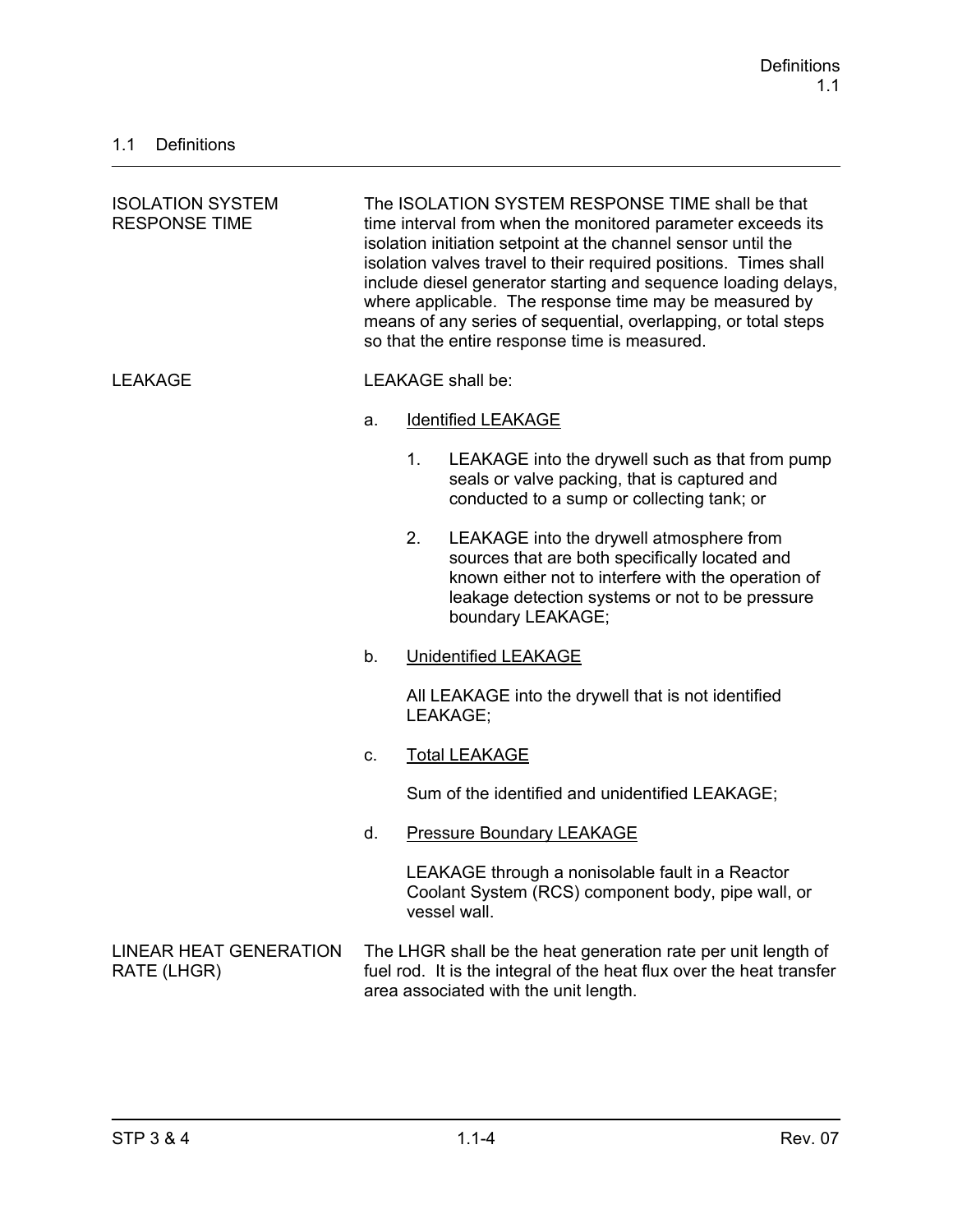| <b>LOGIC CHANNEL</b>                          | A LOGIC CHANNEL is defined as a set of interconnecting<br>hardware and software components that process the inputs to<br>produce an identifiable RPS trip signal or ESF actuation signal<br>within a division. For the RPS, this includes the trip signal's<br>associated TLF 2-out-of-4 voters, TLF bistable functions,<br>operator controls, interlocks, data transmission, alarms,<br>displays, division-of-sensors bypass, transmission lines out to<br>the OLU inputs. Each ESF function will include the ESF<br>actuation signal's associated DLC 2-out-of-4 voters, DLC<br>bistable functions, operator controls, interlocks, data<br>transmission, alarms, displays, division-of-sensors bypass,<br>DCF, and, as applicable, transmission lines out to the input of<br>the 2-out-of-2 voters. The ESF actuation signal includes the<br>system actuation signal and all its associated device actuation<br>signals generated in the DLC out to the 2-out-of-2 voter, if<br>present. |
|-----------------------------------------------|--------------------------------------------------------------------------------------------------------------------------------------------------------------------------------------------------------------------------------------------------------------------------------------------------------------------------------------------------------------------------------------------------------------------------------------------------------------------------------------------------------------------------------------------------------------------------------------------------------------------------------------------------------------------------------------------------------------------------------------------------------------------------------------------------------------------------------------------------------------------------------------------------------------------------------------------------------------------------------------------|
| <b>LOGIC SYSTEM</b><br><b>FUNCTIONAL TEST</b> | A LOGIC SYSTEM FUNCTIONAL TEST shall be a test of all<br>required logic components (i.e., all required relays and<br>contacts, trip functions, solid state logic elements, etc.) of a<br>logic path, from as close to the sensor as practicable up to, but<br>not including, the actuated device, to verify OPERABILITY.<br>The LOGIC SYSTEM FUNCTIONAL TEST may be performed<br>by means of any series of sequential, overlapping, or total<br>system steps so that the entire logic system is tested.                                                                                                                                                                                                                                                                                                                                                                                                                                                                                    |
| MINIMUM CRITICAL POWER<br>RATIO (MCPR)        | The MCPR shall be the smallest critical power ratio (CPR) that<br>exists in the core. The CPR is that power in the assembly that<br>is calculated by application of the appropriate correlation(s) to<br>cause some point in the assembly to experience boiling<br>transition, divided by the actual assembly operating power.                                                                                                                                                                                                                                                                                                                                                                                                                                                                                                                                                                                                                                                             |
| <b>MODE</b>                                   | A MODE shall correspond to any one inclusive combination of<br>mode switch position, average reactor coolant temperature,<br>and reactor vessel head closure bolt tensioning specified in<br>Table 1.1-1 with fuel in the reactor vessel.                                                                                                                                                                                                                                                                                                                                                                                                                                                                                                                                                                                                                                                                                                                                                  |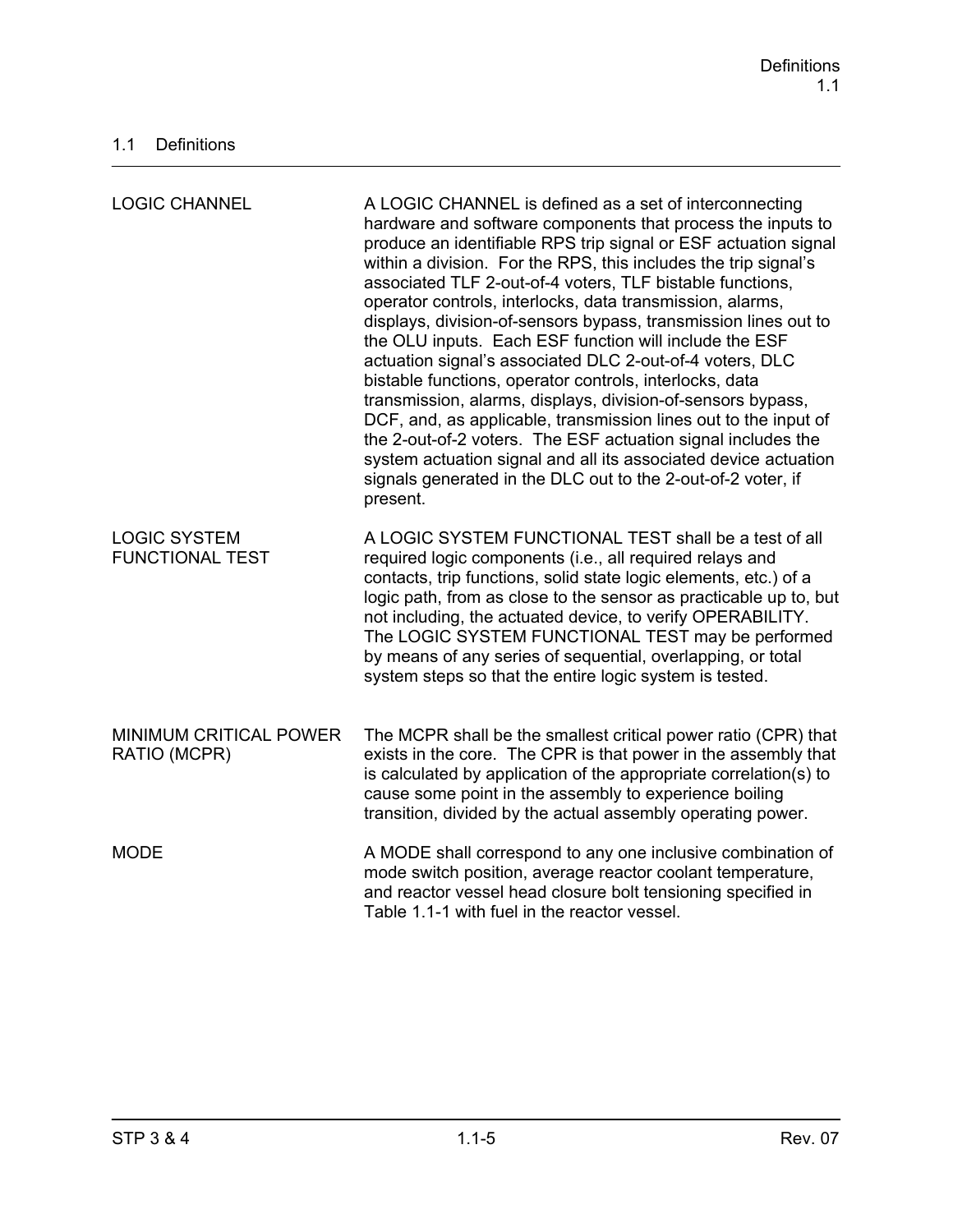| <b>OPERABLE - OPERABILITY</b>                   |                                                                                                                                                                                                                                                                                                                                                                                                                                                                                                                                                                                                                                                                                                                                                                                                                                                                                                                                                                               | A system, subsystem, division, component, or device shall be<br>OPERABLE or have OPERABILITY when it is capable of<br>performing its specified safety function(s) and when all<br>necessary attendant instrumentation, controls, displays,<br>normal or emergency electrical power, cooling and seal water,<br>lubrication, and other auxiliary equipment that are required for<br>the system, subsystem, division, component, or device to<br>perform its specified safety function(s) are also capable of<br>performing their related support function(s). |  |
|-------------------------------------------------|-------------------------------------------------------------------------------------------------------------------------------------------------------------------------------------------------------------------------------------------------------------------------------------------------------------------------------------------------------------------------------------------------------------------------------------------------------------------------------------------------------------------------------------------------------------------------------------------------------------------------------------------------------------------------------------------------------------------------------------------------------------------------------------------------------------------------------------------------------------------------------------------------------------------------------------------------------------------------------|--------------------------------------------------------------------------------------------------------------------------------------------------------------------------------------------------------------------------------------------------------------------------------------------------------------------------------------------------------------------------------------------------------------------------------------------------------------------------------------------------------------------------------------------------------------|--|
| <b>OUTPUT CHANNEL</b>                           | An OUTPUT CHANNEL is defined as a set of interconnected<br>components that process outputs from associated LOGIC<br>CHANNELS to produce an identifiable signal that deenergizes<br>scram solenoids, deenergizes MSIV Isolation solenoids, or<br>energizes ESF device actuators within a division. For the RPS,<br>this includes the signal's associated OLU, transmission lines,<br>manual divisional trip and reset switches, trip logic output<br>bypass switch, parallel load driver test switch, and scram pilot<br>valve solenoid load drivers. For the MSIVs, this includes the<br>signal's associated OLU, data transmission, manual divisional<br>isolation and reset switches, trip logic output bypass switch,<br>and MSIV isolation pilot valve solenoid load drivers. For the<br>ESF, this includes the signal's associated DLC or<br>2-out-of-2 voter, as applicable, ESF Output Channel Bypass<br>switch, and data transmission out to the ESF device actuator. |                                                                                                                                                                                                                                                                                                                                                                                                                                                                                                                                                              |  |
| <b>OUTPUT CHANNEL</b><br><b>FUNCTIONAL TEST</b> | An OUTPUT CHANNEL FUNCTIONAL TEST is the<br>injection of simulated or actual signals into the OUTPUT<br>CHANNEL to verify OPERABILITY.                                                                                                                                                                                                                                                                                                                                                                                                                                                                                                                                                                                                                                                                                                                                                                                                                                        |                                                                                                                                                                                                                                                                                                                                                                                                                                                                                                                                                              |  |
| <b>PHYSICS TESTS</b>                            | PHYSICS TESTS shall be those tests performed to measure<br>the fundamental nuclear characteristics of the reactor core and<br>related instrumentation.<br>These tests are:                                                                                                                                                                                                                                                                                                                                                                                                                                                                                                                                                                                                                                                                                                                                                                                                    |                                                                                                                                                                                                                                                                                                                                                                                                                                                                                                                                                              |  |
|                                                 | a.                                                                                                                                                                                                                                                                                                                                                                                                                                                                                                                                                                                                                                                                                                                                                                                                                                                                                                                                                                            | Described in Chapter 14, Initial Test Program of the<br>FSAR;                                                                                                                                                                                                                                                                                                                                                                                                                                                                                                |  |
|                                                 | b.                                                                                                                                                                                                                                                                                                                                                                                                                                                                                                                                                                                                                                                                                                                                                                                                                                                                                                                                                                            | Authorized under the provisions of 10 CFR 50.59; or                                                                                                                                                                                                                                                                                                                                                                                                                                                                                                          |  |
|                                                 | C.                                                                                                                                                                                                                                                                                                                                                                                                                                                                                                                                                                                                                                                                                                                                                                                                                                                                                                                                                                            | Otherwise approved by the Nuclear Regulatory<br>Commission.                                                                                                                                                                                                                                                                                                                                                                                                                                                                                                  |  |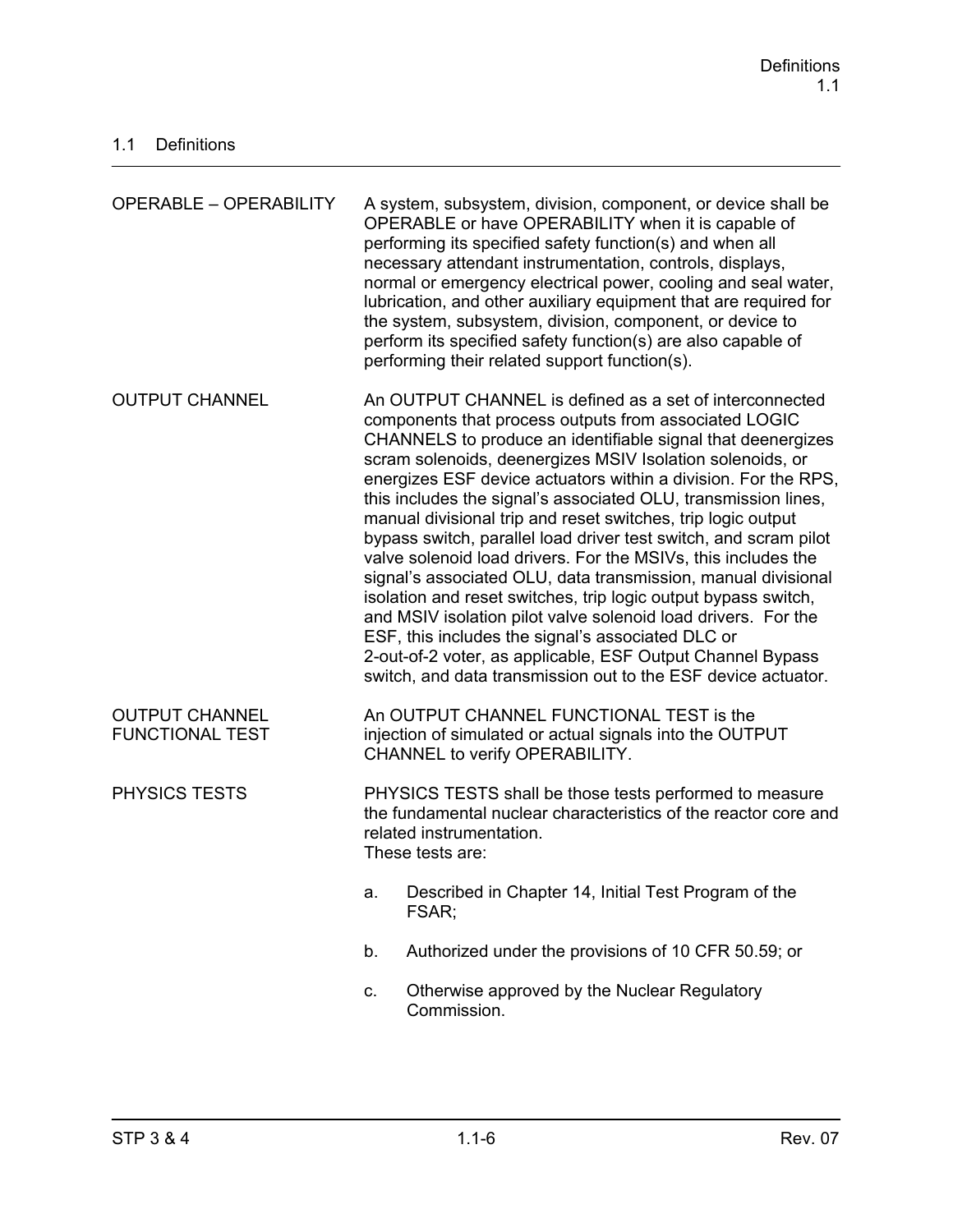| PRESSURE AND<br><b>TEMPERATURE LIMITS</b><br><b>REPORT (PTLR)</b>        | The PTLR is the unit specific document that provides the<br>reactor vessel pressure and temperature limits, including<br>heatup and cooldown rates, for the current reactor vessel<br>fluence period. These pressure and temperature limits shall<br>be determined for each fluence period in accordance with<br>Specification 5.7.1.6 Plant operation within these operating<br>limits is addressed in LCO 3.4.9, "RCS Pressure and<br>Temperature (P/T) Limits."                 |
|--------------------------------------------------------------------------|------------------------------------------------------------------------------------------------------------------------------------------------------------------------------------------------------------------------------------------------------------------------------------------------------------------------------------------------------------------------------------------------------------------------------------------------------------------------------------|
| <b>RATED THERMAL POWER</b><br>(RTP)                                      | RTP shall be a total reactor core heat transfer rate to the<br>reactor coolant of 3926 MWt.                                                                                                                                                                                                                                                                                                                                                                                        |
| <b>REACTOR PUMP TRIP</b><br>(RPT) SYSTEM<br><b>RESPONSE TIME</b>         | The RPT SYSTEM RESPONSE TIME shall be that time<br>interval from initial signal generation (by the associated<br>turbine stop valve limit switch or the turbine control valve<br>hydraulic oil pressure switch) to the trip of the inverters<br>associated with the reactor internal pumps adjustable speed<br>drives. The response time may be measured by means of any<br>series of sequential, overlapping, or total steps so that the<br>entire response time is measured.     |
| <b>REACTOR PROTECTION</b><br><b>SYSTEM (RPS) RESPONSE</b><br><b>TIME</b> | The RPS RESPONSE TIME shall be that time interval from<br>when the monitored parameter exceeds its RPS trip setpoint at<br>the channel sensor until de-energization of the scram pilot<br>valve solenoids. The response time may be measured by<br>means of any series of sequential, overlapping, or total steps<br>so that the entire response time is measured.                                                                                                                 |
| <b>SENSOR CHANNEL</b>                                                    | A SENSOR CHANNEL is defined as a set of interconnected<br>hardware and software components that process an<br>identifiable sensor signal within a division. This includes the<br>sensor, data acquisition, signal conditioning, data<br>transmission, alarms, displays, and all transmission lines in the<br>division and between divisions associated with the sensor<br>signal up to an input of a 2-out-of-4 voter or an input of a<br>bistable function within the TLF or DLC. |
| <b>SENSOR CHANNEL</b><br><b>CALIBRATION</b>                              | A SENSOR CHANNEL CALIBRATION is the adjustment, as<br>necessary, of the SENSOR CHANNEL such that it responds<br>within the specified range and accuracy to specified values of<br>the parameter that the SENSOR CHANNEL monitors. The<br>calibration may be performed by any series of sequential,                                                                                                                                                                                 |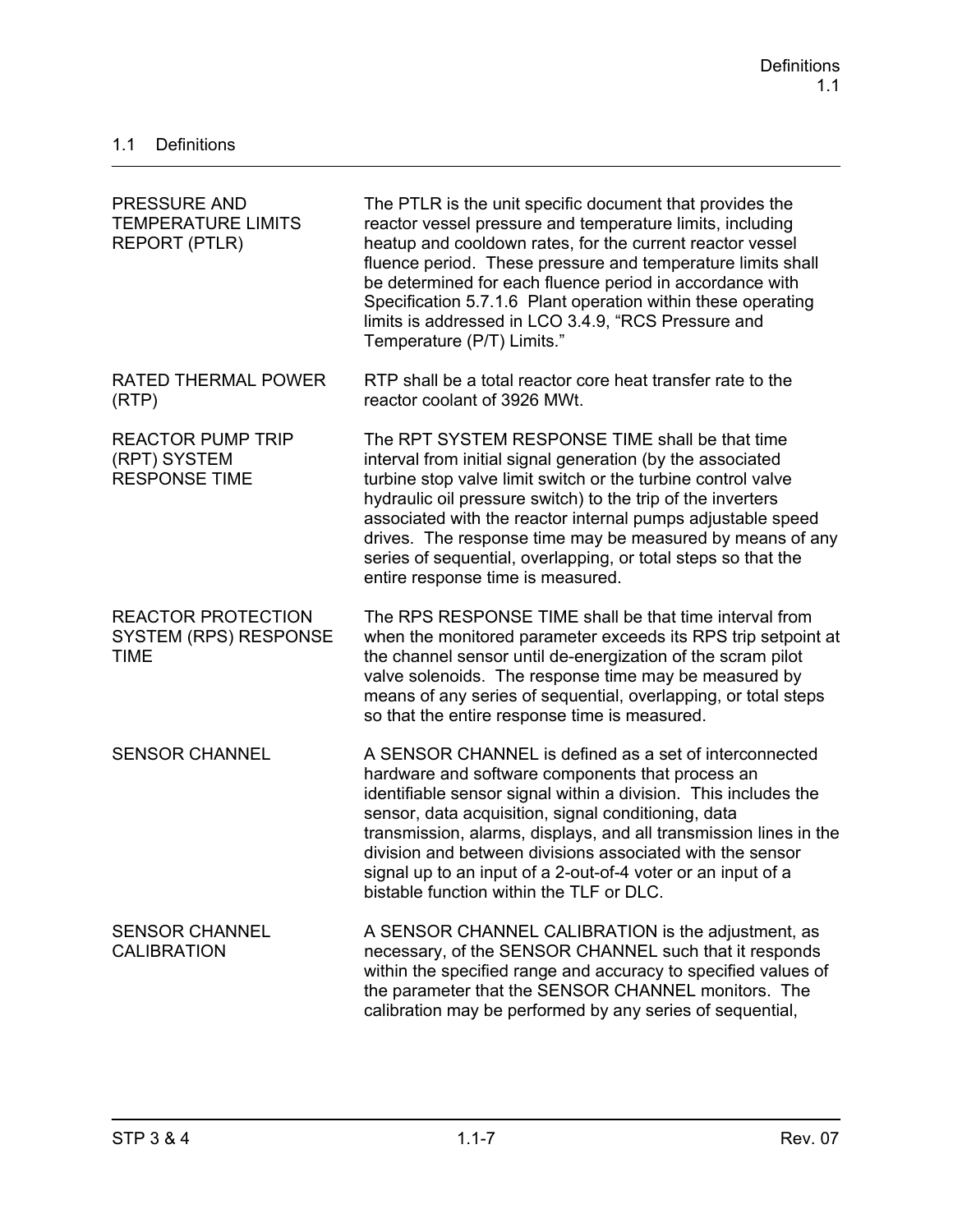| <b>SENSOR CHANNEL</b><br><b>CALIBRATION</b><br>(continued) | overlapping, or total SENSOR CHANNEL test steps so that<br>the entire SENSOR CHANNEL is calibrated. Calibration of<br>instrument channels with resistance temperature detector<br>(RTD) or thermocouple sensors shall consist of an inplace<br>cross calibration of the sensing elements and normal<br>calibration of the remaining adjustments in the channel.<br>Whenever a sensing element is replaced, the next required<br>inplace cross calibration consists of comparing the other<br>sensing elements with the recently installed sensing element. |  |
|------------------------------------------------------------|------------------------------------------------------------------------------------------------------------------------------------------------------------------------------------------------------------------------------------------------------------------------------------------------------------------------------------------------------------------------------------------------------------------------------------------------------------------------------------------------------------------------------------------------------------|--|
| <b>SENSOR CHANNEL CHECK</b>                                | A SENSOR CHANNEL CHECK is the qualitative assessment,<br>by observation, of a SENSOR CHANNEL's behavior during<br>operation. This observation shall include comparison of this<br>SENSOR CHANNEL's indication to other indications derived<br>from independent SENSOR CHANNELS. This check shall be<br>performed so as to examine as much of the SENSOR<br>CHANNEL as practicable.                                                                                                                                                                         |  |
| SHUTDOWN MARGIN (SDM)                                      | SDM shall be the amount of reactivity by which the reactor is<br>subcritical or would be subcritical assuming that:                                                                                                                                                                                                                                                                                                                                                                                                                                        |  |
|                                                            | The reactor is xenon free;<br>a.                                                                                                                                                                                                                                                                                                                                                                                                                                                                                                                           |  |
|                                                            | The moderator temperature is $20^{\circ}$ C; and<br>b.                                                                                                                                                                                                                                                                                                                                                                                                                                                                                                     |  |
|                                                            | All control rods are fully inserted except for the control<br>$\mathbf{C}$<br>rod pair of highest reactivity worth, which is assumed to<br>be fully withdrawn.                                                                                                                                                                                                                                                                                                                                                                                             |  |
|                                                            | With control rods not capable of being fully inserted, the<br>reactivity worth of these control rods must be accounted for in<br>the determination of SDM.                                                                                                                                                                                                                                                                                                                                                                                                 |  |
|                                                            | NOTE: A control rod pair consists of two control rods which<br>are connected to the same, shared scram accumulator. All<br>control rods share an accumulator except for the center control<br>rod which has its own accumulator.                                                                                                                                                                                                                                                                                                                           |  |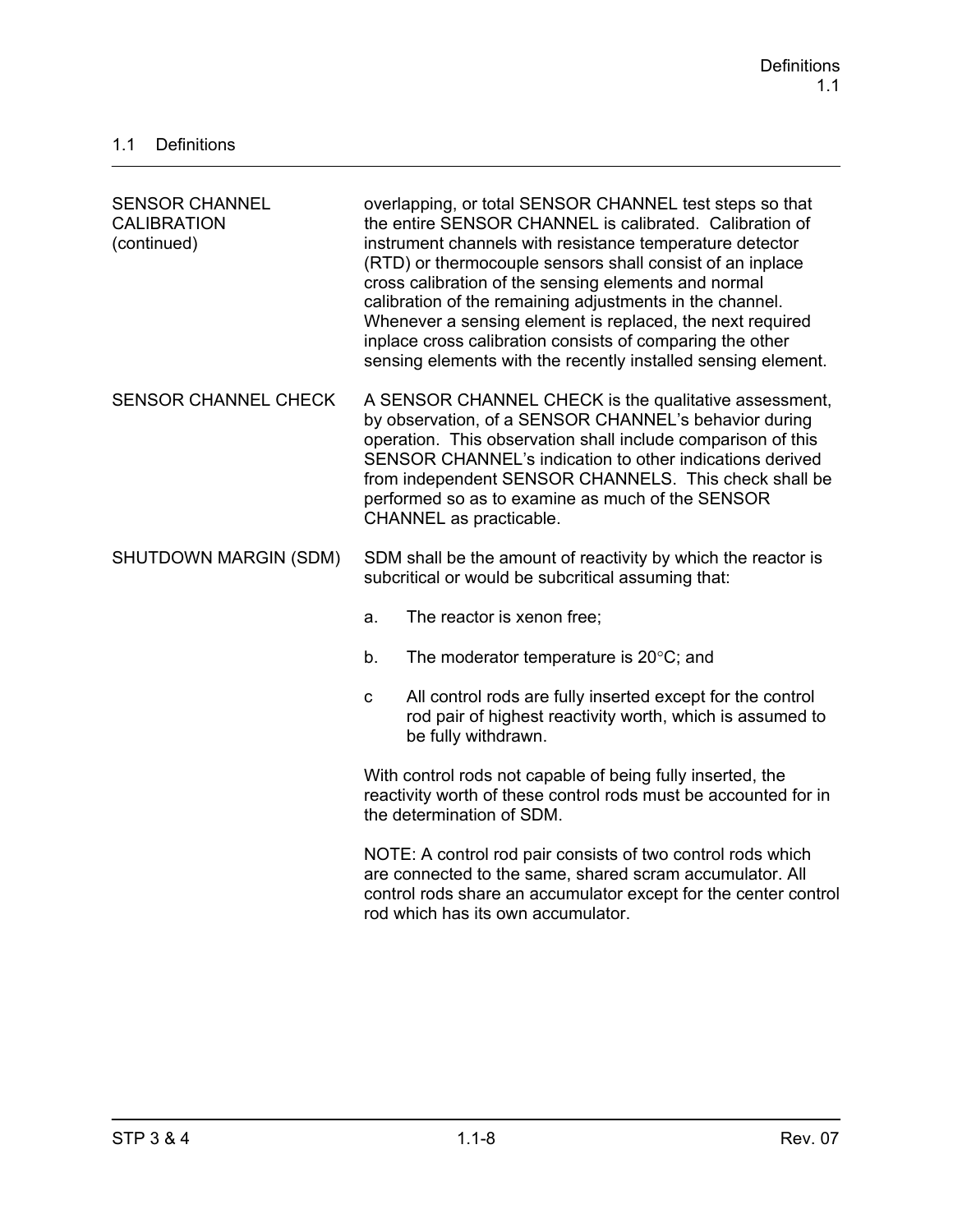| <b>STAGGERED TEST BASIS</b>                          | A STAGGERED TEST BASIS shall consist of the testing of<br>one of the systems, subsystems, channels, or other<br>designated components during the interval specified by the<br>Surveillance Frequency, so that all systems, subsystems,<br>channels, or other designated components are tested during n<br>Surveillance Frequency intervals, where n is the total number<br>of systems, subsystems, channels, or other designated<br>components in the associated function. |  |
|------------------------------------------------------|----------------------------------------------------------------------------------------------------------------------------------------------------------------------------------------------------------------------------------------------------------------------------------------------------------------------------------------------------------------------------------------------------------------------------------------------------------------------------|--|
| <b>THERMAL POWER</b>                                 | THERMAL POWER shall be the total reactor core heat<br>transfer rate to the reactor coolant.                                                                                                                                                                                                                                                                                                                                                                                |  |
| <b>TURBINE BYPASS SYSTEM</b><br><b>RESPONSE TIME</b> | The TURBINE BYPASS SYSTEM RESPONSE TIME consists<br>of two components:                                                                                                                                                                                                                                                                                                                                                                                                     |  |
|                                                      | The time from initial movement of the main turbine stop<br>a.<br>valve or control valve until 80% of the turbine bypass<br>capacity is established; and                                                                                                                                                                                                                                                                                                                    |  |
|                                                      | b.<br>The time from initial movement of the main turbine stop<br>valve or control valve until initial movement of the turbine<br>bypass valve.                                                                                                                                                                                                                                                                                                                             |  |
|                                                      | The response time may be measured by means of any series<br>of sequential, overlapping, or total steps so that the entire<br>response time is measured.                                                                                                                                                                                                                                                                                                                    |  |
|                                                      |                                                                                                                                                                                                                                                                                                                                                                                                                                                                            |  |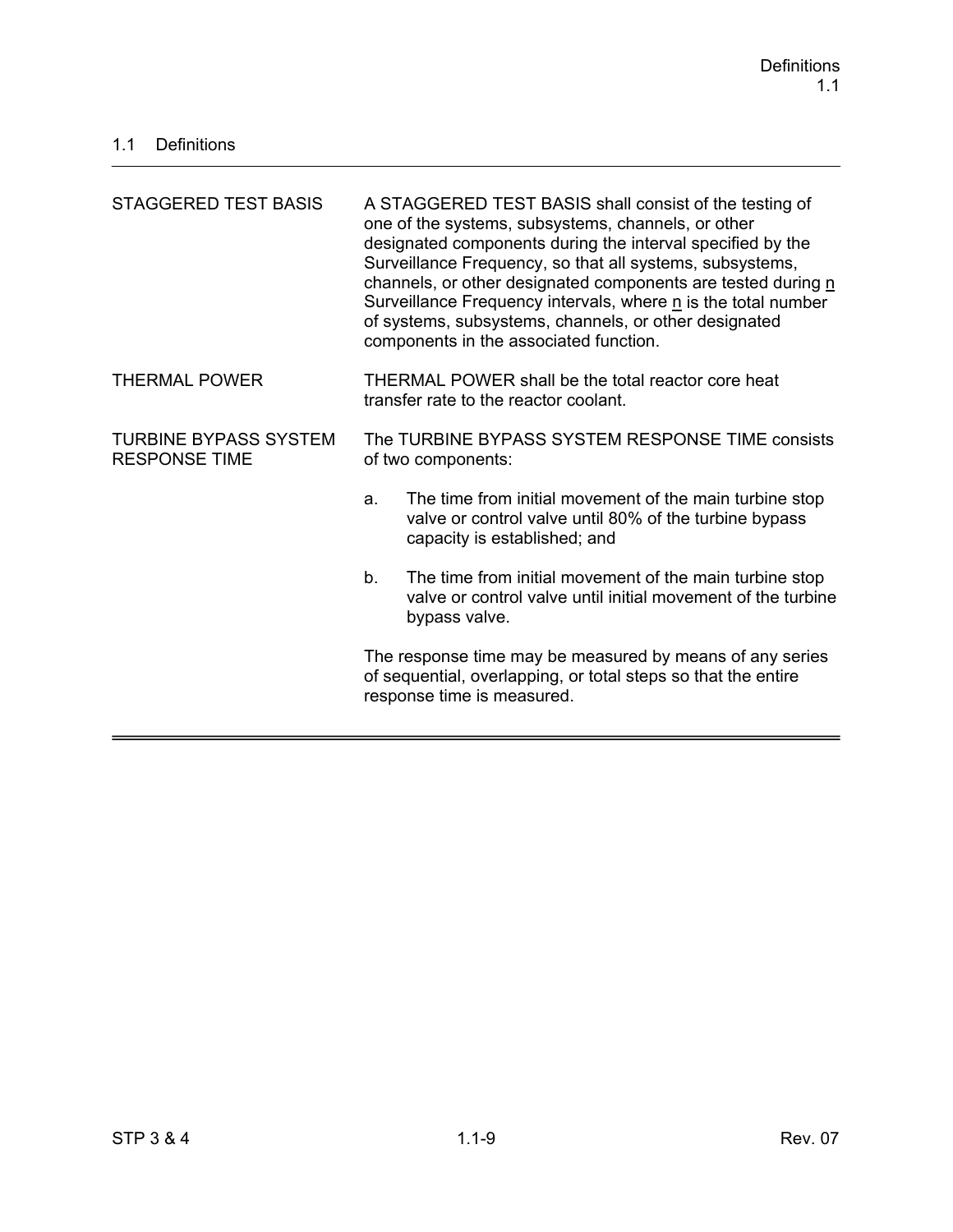#### Table 1.1-1 (page 1 of 1) **MODES**

| <b>MODE</b>    | TITLE                        | <b>REACTOR MODE</b><br><b>SWITCH POSITION</b> | <b>AVERAGE REACTOR</b><br><b>COOLANT</b><br><b>TEMPERATURE</b><br>°C |
|----------------|------------------------------|-----------------------------------------------|----------------------------------------------------------------------|
| 1              | <b>Power Operation</b>       | Run                                           | <b>NA</b>                                                            |
| 2              | Startup                      | Refuel <sup>(a)</sup> or Startup/Hot Standby  | <b>NA</b>                                                            |
| 3              | Hot Shutdown <sup>(a)</sup>  | Shutdown                                      | > 93                                                                 |
| $\overline{4}$ | Cold Shutdown <sup>(a)</sup> | Shutdown                                      | $\leq 93$                                                            |
| 5              | Refueling <sup>(b)</sup>     | Shutdown or Refuel                            | <b>NA</b>                                                            |

(a) All reactor vessel head closure bolts fully tensioned.

(b) One or more reactor vessel head closure bolts less than fully tensioned.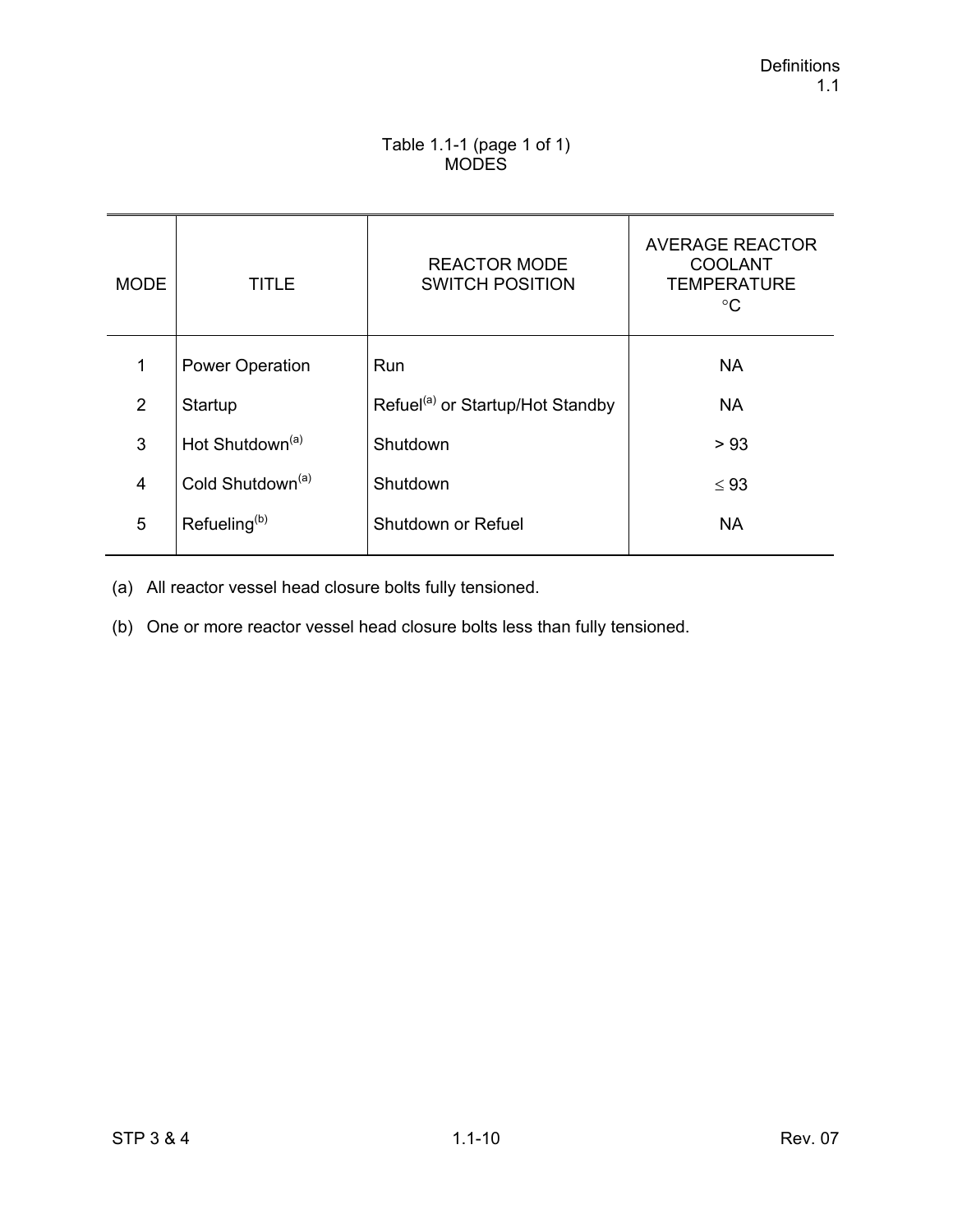### 1.0 USE AND APPLICATION

### 1.2 Logical Connectors

| <b>PURPOSE</b>    | The purpose of this section is to explain the meaning of logical<br>connectors.                                                                                                                                                                                                                                                                                                                                                                                                                                                                                                                                                       |
|-------------------|---------------------------------------------------------------------------------------------------------------------------------------------------------------------------------------------------------------------------------------------------------------------------------------------------------------------------------------------------------------------------------------------------------------------------------------------------------------------------------------------------------------------------------------------------------------------------------------------------------------------------------------|
|                   | Logical connectors are used in Technical Specifications (TS) to<br>discriminate between, and yet connect, discrete Conditions, Required<br>Actions, Completion Times, Surveillances, and Frequencies. The only<br>logical connectors that appear in TS are AND and OR. The physical<br>arrangement of these connectors constitutes logical conventions with<br>specific meanings.                                                                                                                                                                                                                                                     |
| <b>BACKGROUND</b> | Several levels of logic may be used to state Required Actions. These<br>levels are identified by the placement (or nesting) of the logical<br>connectors and by the number assigned to each Required Action. The<br>first level of logic is identified by the first digit of the number assigned to a<br>Required Action and the placement of the logical connector in the first<br>level of nesting (i.e., left justified with the number of the Required Action).<br>The successive levels of logic are identified by additional digits of the<br>Required Action number and by successive indentions of the logical<br>connectors. |
|                   | When logical connectors are used to state a Condition, Completion Time,<br>Surveillance, or Frequency, only the first level of logic is used, and the<br>logical connector is left justified with the statement of the Condition,<br>Completion Time, Surveillance, or Frequency.                                                                                                                                                                                                                                                                                                                                                     |
| <b>EXAMPLES</b>   | The following examples illustrate the use of logical connectors.                                                                                                                                                                                                                                                                                                                                                                                                                                                                                                                                                                      |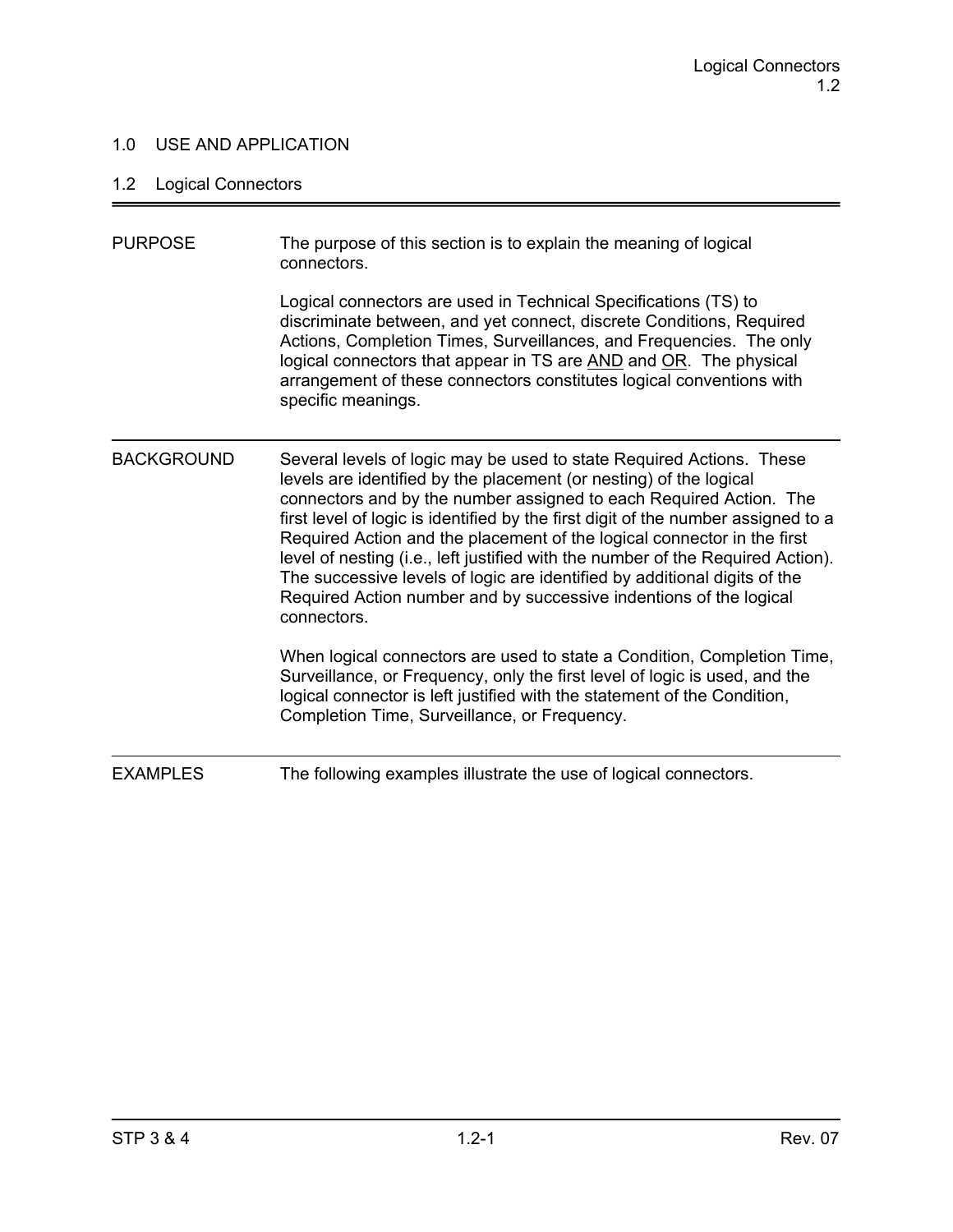#### 1.2 Logical Connectors

EXAMPLES EXAMPLE 1.2-1 (continued)

ACTIONS

| <b>CONDITION</b> | <b>REQUIRED ACTION</b>   | <b>COMPLETION TIME</b> |
|------------------|--------------------------|------------------------|
| A. LCO not met.  | A.1 Verify<br><b>AND</b> |                        |
|                  | A.2 Restore              |                        |

In this example, the logical connector **AND** is used to indicate that, when in Condition A, both Required Actions A.1 and A.2 must be completed.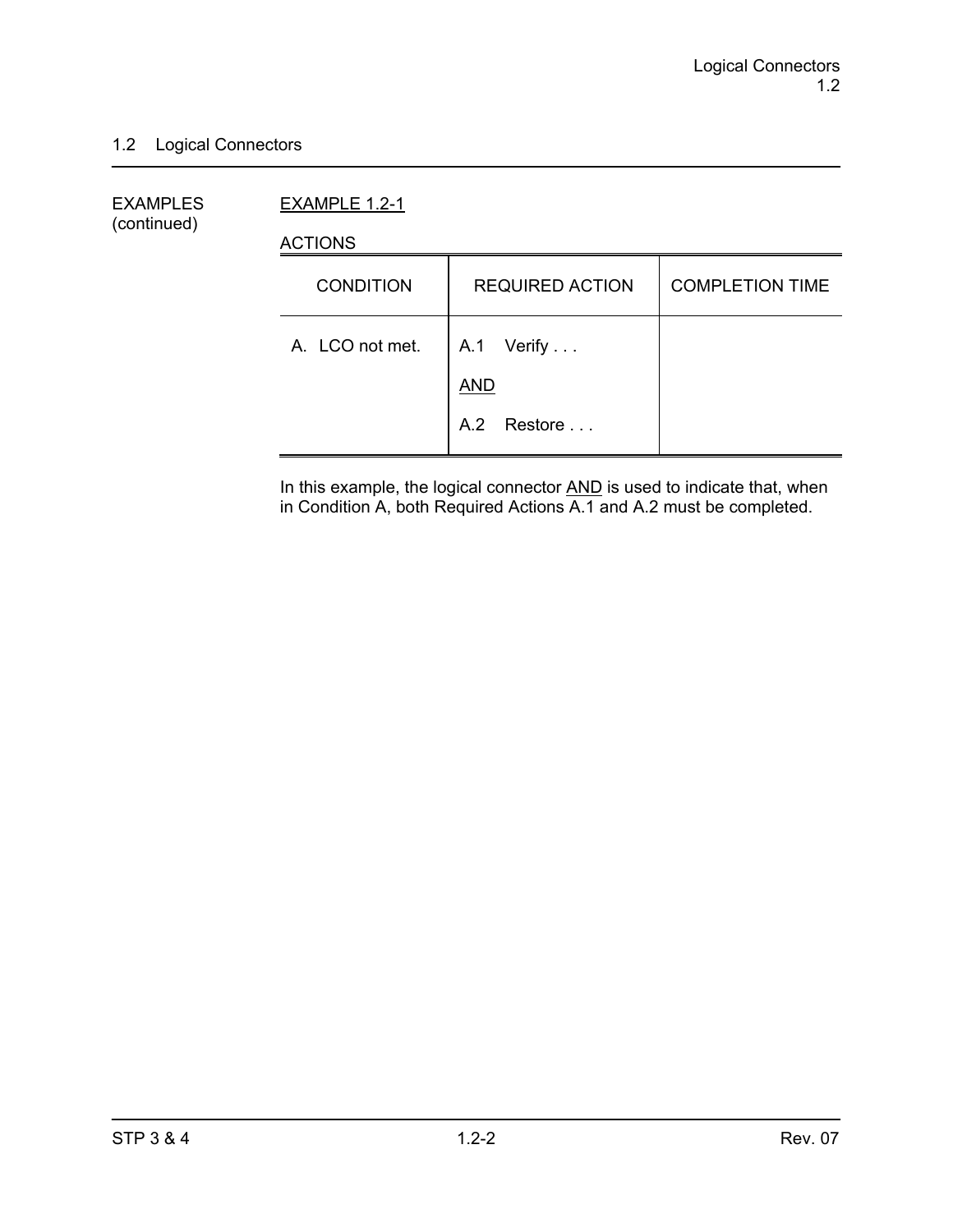#### 1.2 Logical Connectors

(continued)

EXAMPLES EXAMPLE 1.2-2

ACTIONS

| <b>CONDITION</b> | <b>REQUIRED ACTION</b>           | <b>COMPLETION TIME</b> |
|------------------|----------------------------------|------------------------|
| A. LCO not met.  | A.1 Trip<br>$OR$<br>A.2.1 Verify |                        |
|                  | <b>AND</b>                       |                        |
|                  | A.2.2.1 Reduce                   |                        |
|                  | $\overline{\mathsf{OR}}$         |                        |
|                  | A.2.2.2 Perform                  |                        |
|                  | QR                               |                        |
|                  | A.3<br>Align                     |                        |

This example represents a more complicated use of logical connectors. Required Actions A.1, A.2, and A.3 are alternative choices, only one of which must be performed as indicated by the use of the logical connector OR and the left justified placement. Any one of these three Actions may be chosen. If A.2 is chosen, then both A.2.1 and A.2.2 must be performed as indicated by the logical connector AND. Required Action A.2.2 is met by performing A.2.2.1 or A.2.2.2. The indented position of the logical connector OR indicates that A.2.2.1 and A.2.2.2 are alternative choices, only one of which must be performed.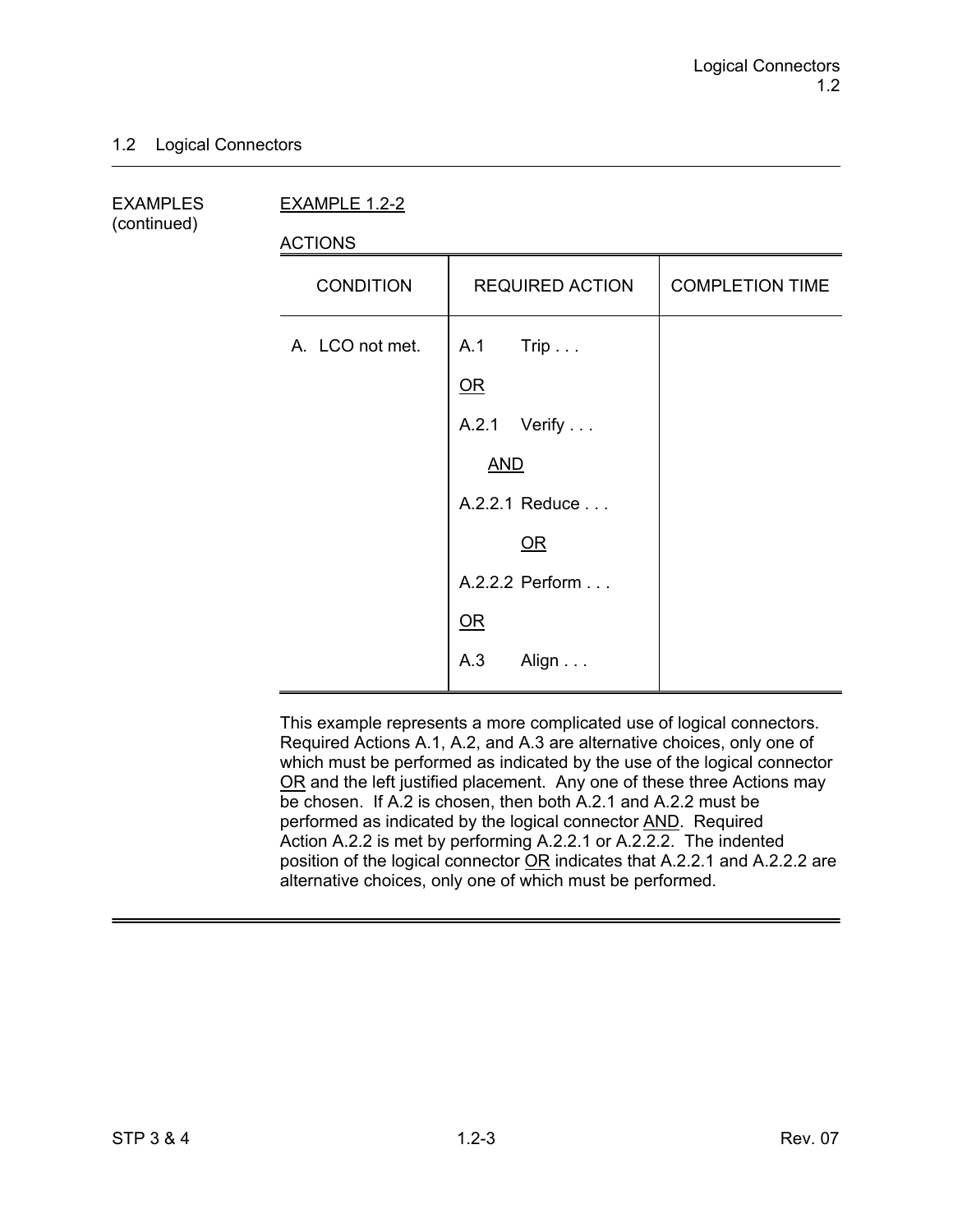### 1.0 USE AND APPLICATION

## 1.3 Completion Times

| <b>PURPOSE</b>     | The purpose of this section is to establish the Completion Time<br>convention and to provide guidance for its use.                                                                                                                                                                                                                                                                                                                                                                                                                                                                                                                                              |
|--------------------|-----------------------------------------------------------------------------------------------------------------------------------------------------------------------------------------------------------------------------------------------------------------------------------------------------------------------------------------------------------------------------------------------------------------------------------------------------------------------------------------------------------------------------------------------------------------------------------------------------------------------------------------------------------------|
| <b>BACKGROUND</b>  | Limiting Conditions for Operation (LCOs) specify minimum requirements<br>for ensuring safe operation of the unit. The ACTIONS associated with an<br>LCO state Conditions that typically describe the ways in which the<br>requirements of the LCO can fail to be met. Specified with each stated<br>Condition are Required Action(s) and Completion Time(s).                                                                                                                                                                                                                                                                                                    |
| <b>DESCRIPTION</b> | The Completion Time is the amount of time allowed for completing a<br>Required Action. It is referenced to the time of discovery of a situation<br>(e.g., inoperable equipment or variable not within limits) that requires<br>entering an ACTIONS Condition unless otherwise specified, providing the<br>unit is in a MODE or specified condition stated in the Applicability of the<br>LCO. Required Actions must be completed prior to the expiration of the<br>specified Completion Time. An ACTIONS Condition remains in effect and<br>the Required Actions apply until the Condition no longer exists or the unit<br>is not within the LCO Applicability. |
|                    | If situations are discovered that require entry into more than one<br>Condition at a time within a single LCO (multiple Conditions), the<br>Required Actions for each Condition must be performed within the<br>associated Completion Time. When in multiple Conditions, separate<br>Completion Times are tracked for each Condition starting from the time of<br>discovery of the situation that required entry into the Condition.                                                                                                                                                                                                                            |
|                    | Once a Condition has been entered, subsequent divisions, subsystems,<br>components, or variables expressed in the Condition, discovered to be<br>inoperable or not within limits, will not result in separate entry into the<br>Condition unless specifically stated. The Required Actions of the<br>Condition continue to apply to each additional failure, with Completion<br>Times based on initial entry into the Condition.                                                                                                                                                                                                                                |
|                    | However, when a subsequent division, subsystem, component, or<br>variable expressed in the Condition is discovered to be inoperable or not<br>within limits, the Completion Time(s) may be extended. To apply this<br>Completion Time extension, two criteria must first be met. The<br>subsequent inoperability:                                                                                                                                                                                                                                                                                                                                               |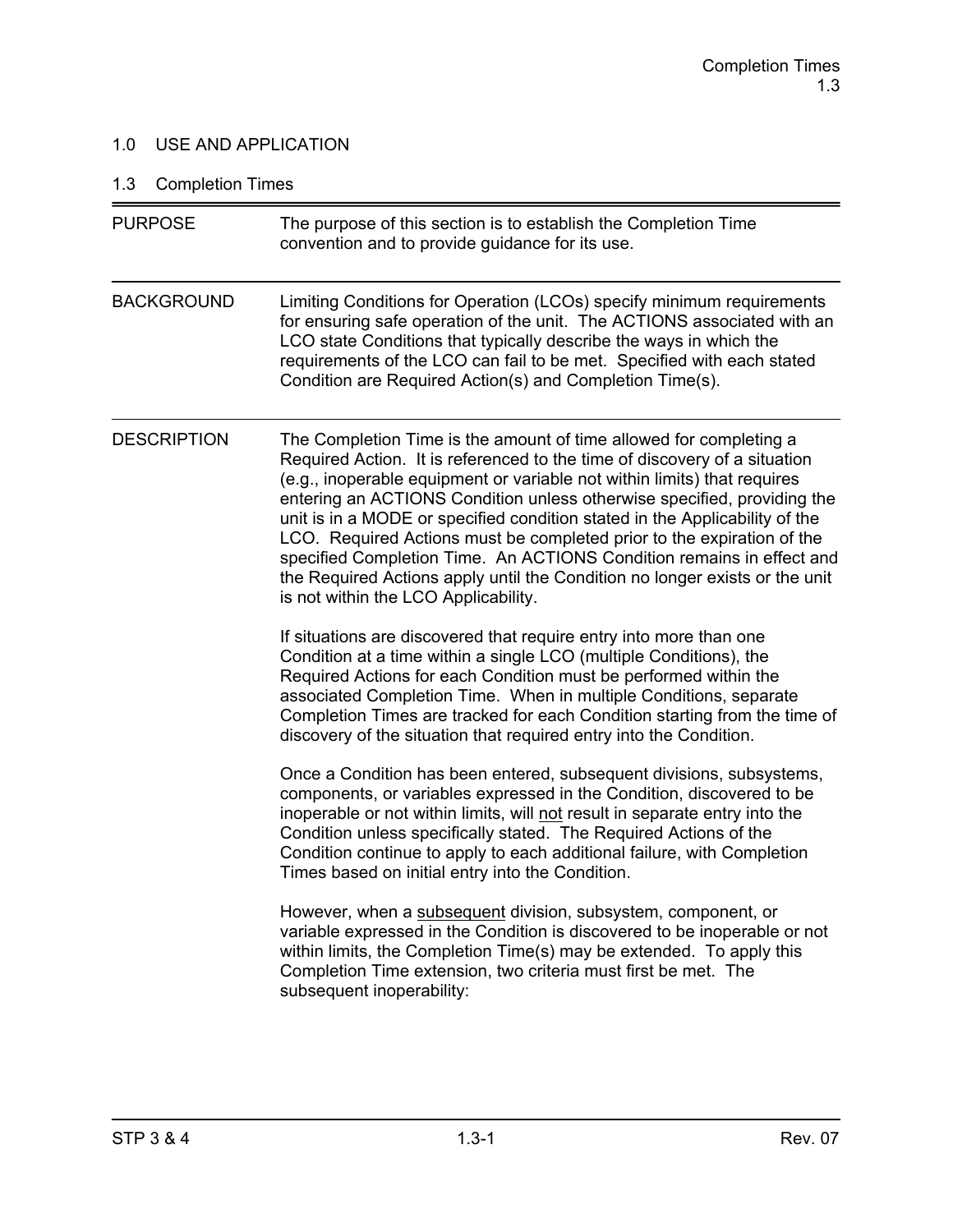| <b>DESCRIPTION</b><br>(continued) | a.<br>b. | Must exist concurrent with the first inoperability; and<br>Must remain inoperable or not within limits after the first inoperability<br>is resolved.                                                                                                                                                                                                                                                                                                                                                                                                                         |
|-----------------------------------|----------|------------------------------------------------------------------------------------------------------------------------------------------------------------------------------------------------------------------------------------------------------------------------------------------------------------------------------------------------------------------------------------------------------------------------------------------------------------------------------------------------------------------------------------------------------------------------------|
|                                   |          | The total Completion Time allowed for completing a Required Action to<br>address the subsequent inoperability shall be limited to the more<br>restrictive of either:                                                                                                                                                                                                                                                                                                                                                                                                         |
|                                   | a.       | The stated Completion Time, as measured from the initial entry into<br>the Condition, plus an additional 24 hours; or                                                                                                                                                                                                                                                                                                                                                                                                                                                        |
|                                   | b.       | The stated Completion Time as measured from discovery of the<br>subsequent inoperability.                                                                                                                                                                                                                                                                                                                                                                                                                                                                                    |
|                                   |          | The above Completion Time extensions do not apply to those<br>Specifications that have exceptions that allow completely separate re-<br>entry into the Condition (for each division, subsystem, component, or<br>variable expressed in the Condition) and separate tracking of Completion<br>Times based on this re-entry. These exceptions are stated in individual<br>Specifications.                                                                                                                                                                                      |
|                                   |          | The above Completion Time extension does not apply to a Completion<br>Time with a modified "time zero." This modified "time zero" may be<br>expressed as a repetitive time (i.e., "once per 8 hours," where the<br>Completion Time is referenced from a previous completion of the<br>Required Action versus the time of Condition entry) or as a time modified<br>by the phrase "from discovery" Example 1.3-3 illustrates one use of<br>this type of Completion Time. The 10 day Completion Time specified for<br>Conditions A and B in Example 1.3-3 may not be extended. |
| <b>EXAMPLES</b>                   |          | The following examples illustrate the use of Completion Times with<br>different types of Conditions and changing Conditions.                                                                                                                                                                                                                                                                                                                                                                                                                                                 |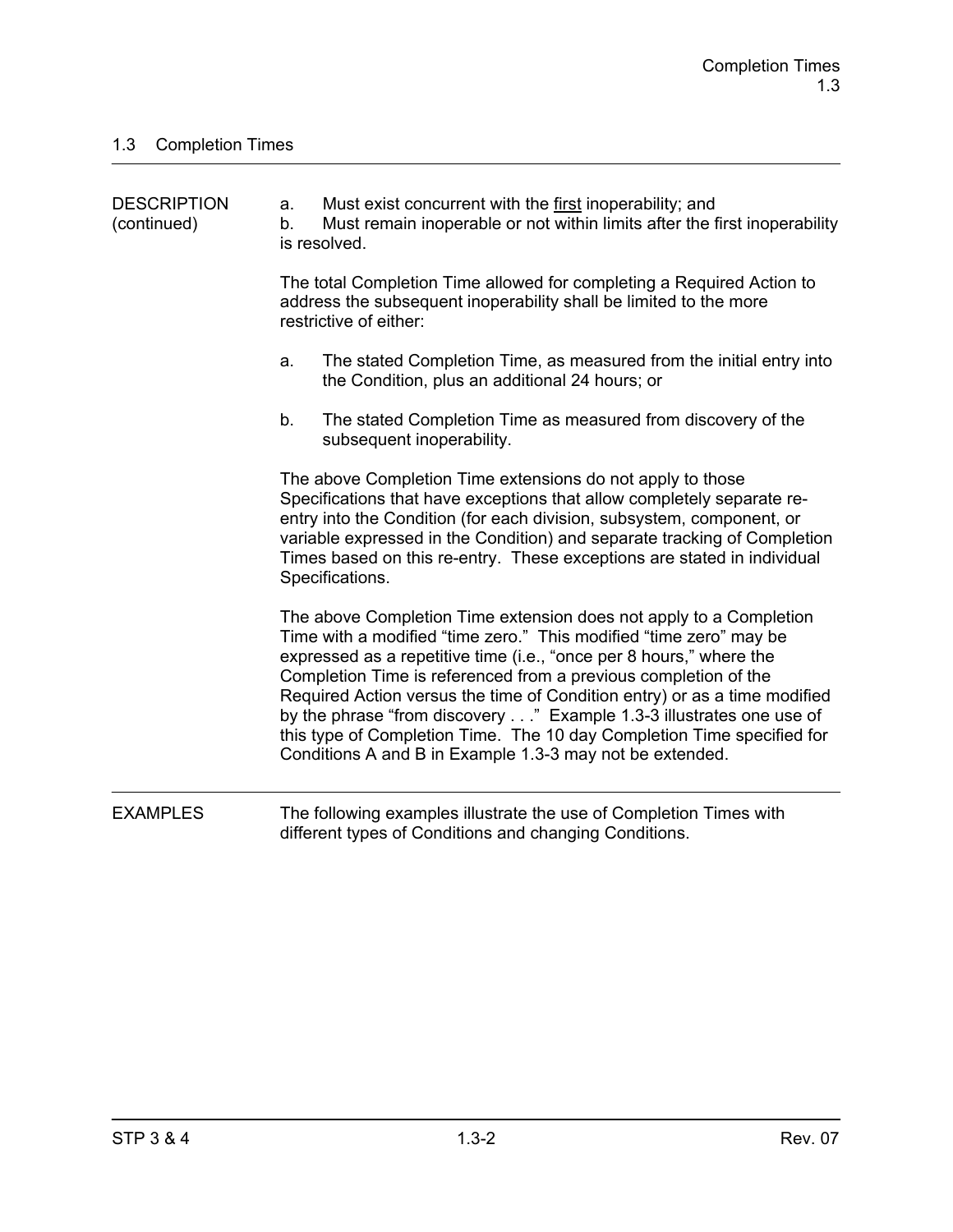(continued)

EXAMPLES EXAMPLE 1.3-1

ACTIONS

| <b>CONDITION</b>                               | <b>REQUIRED ACTION</b>             | <b>COMPLETION TIME</b> |
|------------------------------------------------|------------------------------------|------------------------|
| <b>B.</b> Required<br>Action and<br>associated | Be in MODE 3.<br>B.1<br><b>AND</b> | 12 hours               |
| Completion<br>Time not met.                    | B.2 Be in MODE 4.                  | 36 hours               |

Condition B has two Required Actions. Each Required Action has its own separate Completion Time. Each Completion Time is referenced to the time that Condition B is entered.

The Required Actions of Condition B are to be in MODE 3 within 12 hours AND in MODE 4 within 36 hours. A total of 12 hours is allowed for reaching MODE 3 and a total of 36 hours (not 48 hours) is allowed for reaching MODE 4 from the time that Condition B was entered. If MODE 3 is reached within 6 hours, the time allowed for reaching MODE 4 is the next 30 hours because the total time allowed for reaching MODE 4 is 36 hours.

If Condition B is entered while in MODE 3, the time allowed for reaching MODE 4 is the next 36 hours.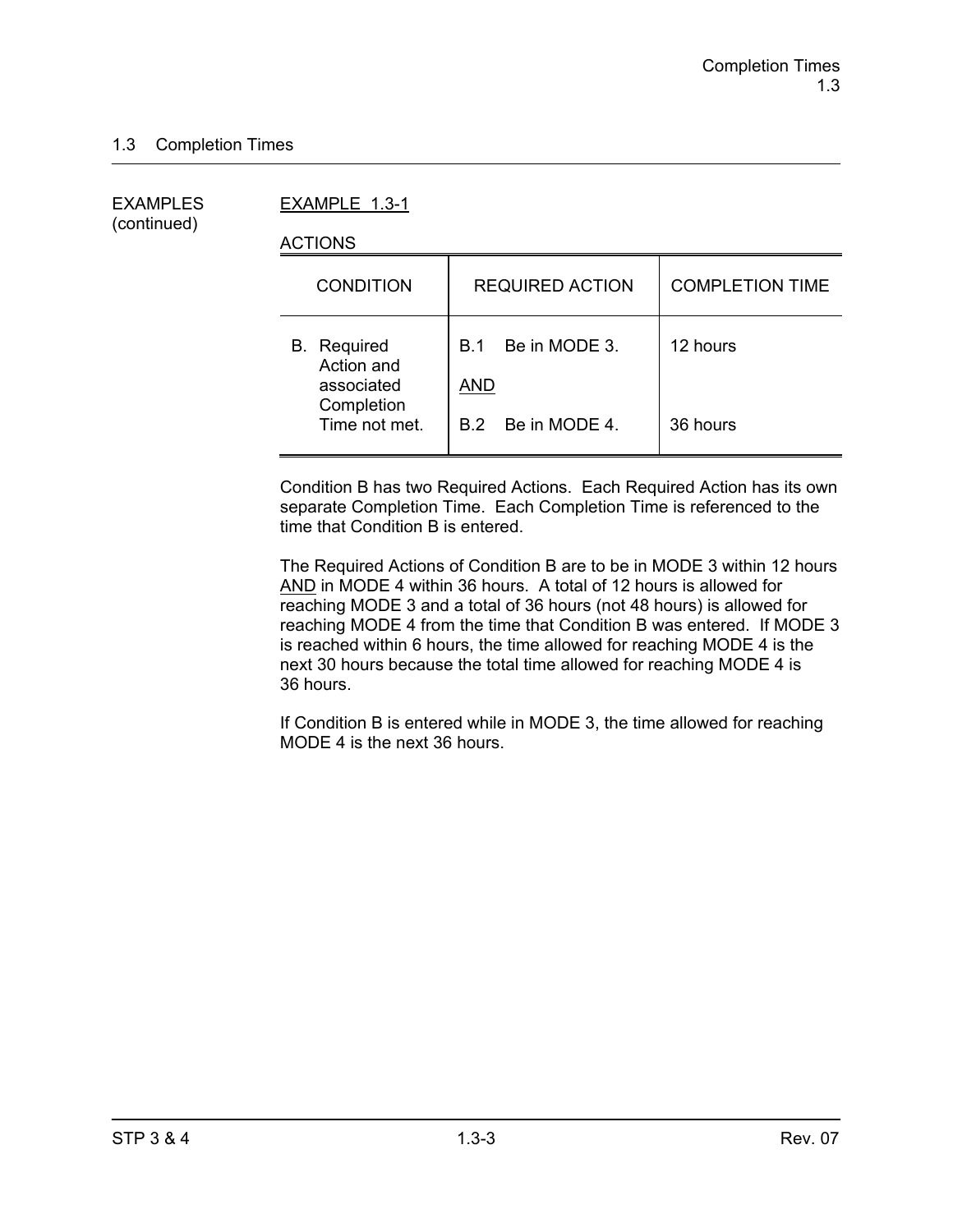(continued)

EXAMPLES EXAMPLE 1.3-2

ACTIONS

| <b>CONDITION</b>                                                              | <b>REQUIRED ACTION</b>                                     | <b>COMPLETION TIME</b> |
|-------------------------------------------------------------------------------|------------------------------------------------------------|------------------------|
| A. One pump<br>inoperable.                                                    | Restore pump to<br>A.1<br><b>OPERABLE</b><br>status.       | 7 days                 |
| <b>B.</b> Required<br>Action and<br>associated<br>Completion<br>Time not met. | Be in MODE 3.<br>B 1<br><b>AND</b><br>Be in MODE 4.<br>B.2 | 12 hours<br>36 hours   |
|                                                                               |                                                            |                        |

When a pump is declared inoperable, Condition A is entered. If the pump is not restored to OPERABLE status within 7 days, Condition B is also entered and the Completion Time clocks for Required Actions B.1 and B.2 start. If the inoperable pump is restored to OPERABLE status after Condition B is entered, Condition A and B are exited, and therefore, the Required Actions of Condition B may be terminated.

When a second pump is declared inoperable while the first pump is still inoperable, Condition A is not re-entered for the second pump. LCO 3.0.3 is entered, since the ACTIONS do not include a Condition for more than one inoperable pump. The Completion Time clock for Condition A does not stop after LCO 3.0.3 is entered, but continues to be tracked from the time Condition A was initially entered.

While in LCO 3.0.3, if one of the inoperable pumps is restored to OPERABLE status and the Completion Time for Condition A has not expired, LCO 3.0.3 may be exited and operation continued in accordance with Condition A.

While in LCO 3.0.3, if one of the inoperable pumps is restored to OPERABLE status and the Completion Time for Condition A has expired, LCO 3.0.3 may be exited and operation continued in accordance with Condition B. The Completion Time for Condition B is tracked from the time the Condition A Completion Time expired.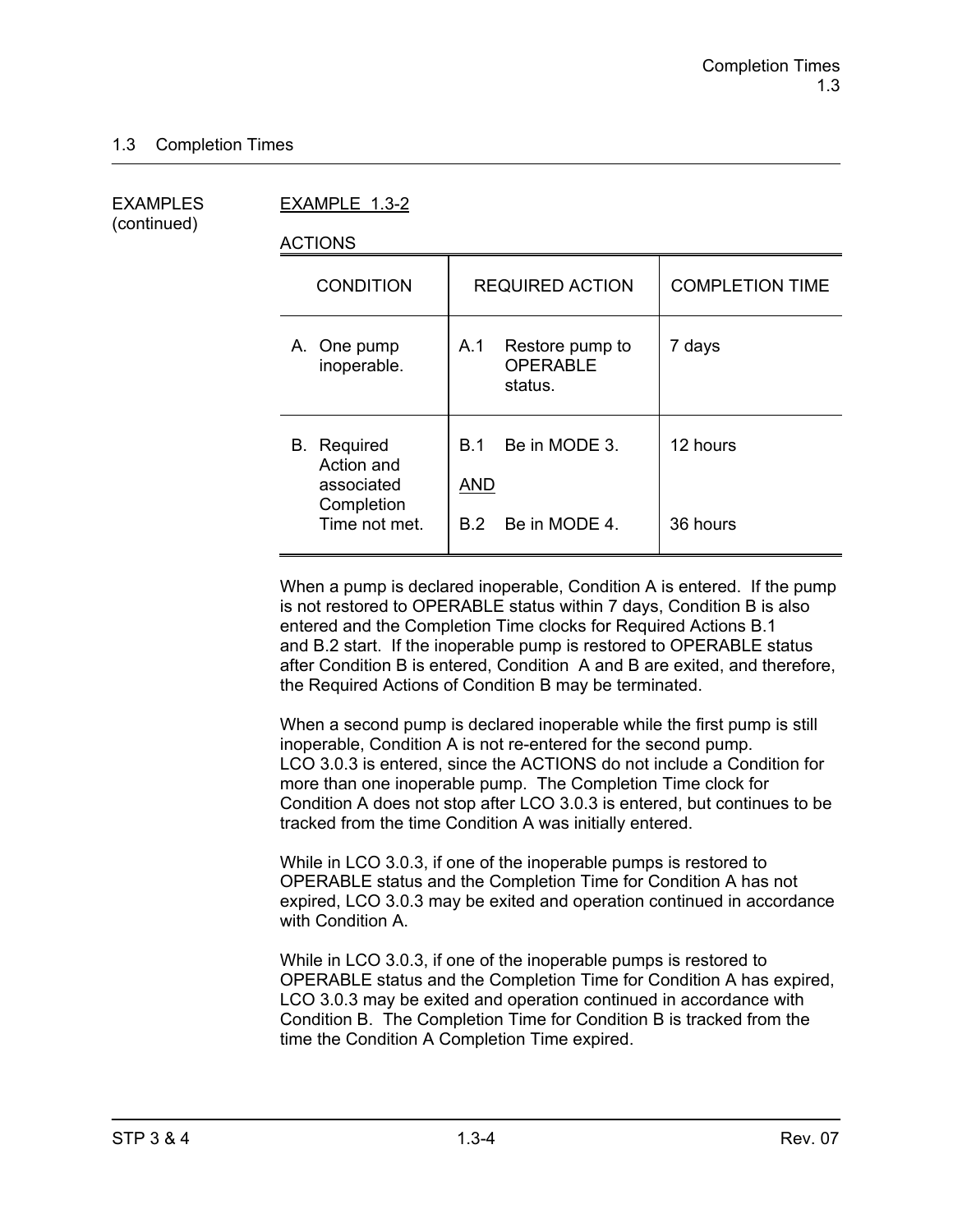#### EXAMPLES EXAMPLE 1.3-2 (continued)

On restoring one of the pumps to OPERABLE status, the Condition A Completion Time is not reset, but continues from the time the first pump was declared inoperable. This Completion Time may be extended if the pump restored to OPERABLE status was the first inoperable pump. A 24 hour extension to the stated 7 days is allowed, provided this does not result in the second pump being inoperable for > 7 days.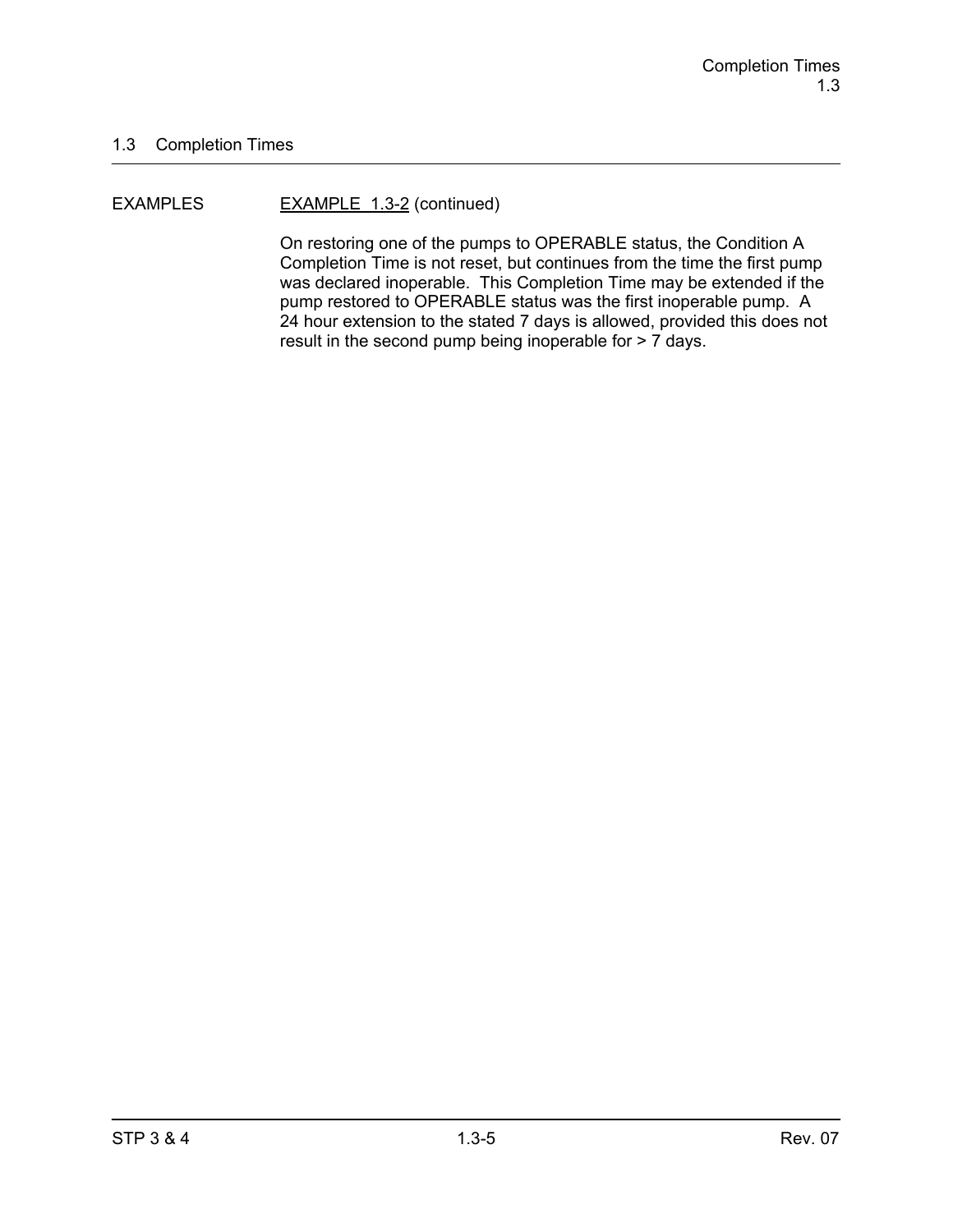(continued)

EXAMPLES EXAMPLE 1.3-3

ACTIONS

| <b>CONDITION</b>                                                                                                              | <b>REQUIRED ACTION</b>                                                                                                                                         | <b>COMPLETION TIME</b>                                                            |
|-------------------------------------------------------------------------------------------------------------------------------|----------------------------------------------------------------------------------------------------------------------------------------------------------------|-----------------------------------------------------------------------------------|
| A. One<br>Function X<br>subsystem<br>inoperable.                                                                              | A.1<br>Restore<br><b>Function X</b><br>subsystem to<br><b>OPERABLE</b><br>status.                                                                              | 7 days<br><b>AND</b><br>10 days from<br>discovery of failure<br>to meet the LCO   |
| B.<br>One<br><b>Function Y</b><br>subsystem<br>inoperable.                                                                    | B.1<br>Restore<br><b>Function Y</b><br>subsystem to<br><b>OPERABLE</b><br>status.                                                                              | 72 hours<br><b>AND</b><br>10 days from<br>discovery of failure<br>to meet the LCO |
| C. One<br><b>Function X</b><br>subsystem<br>inoperable.<br><b>AND</b><br>One<br><b>Function Y</b><br>subsystem<br>inoperable. | C.1<br>Restore<br>Function X<br>subsystem to<br>OPERABLE<br>status.<br>OR<br>C.2<br>Restore<br><b>Function Y</b><br>subsystem to<br><b>OPERABLE</b><br>status. | 72 hours<br>72 hours                                                              |

When one Function X subsystem and one Function Y subsystem are inoperable, Condition A and Condition B are concurrently applicable. The Completion Times for Condition A and Condition B are tracked separately for each subsystem, starting from the time each subsystem was declared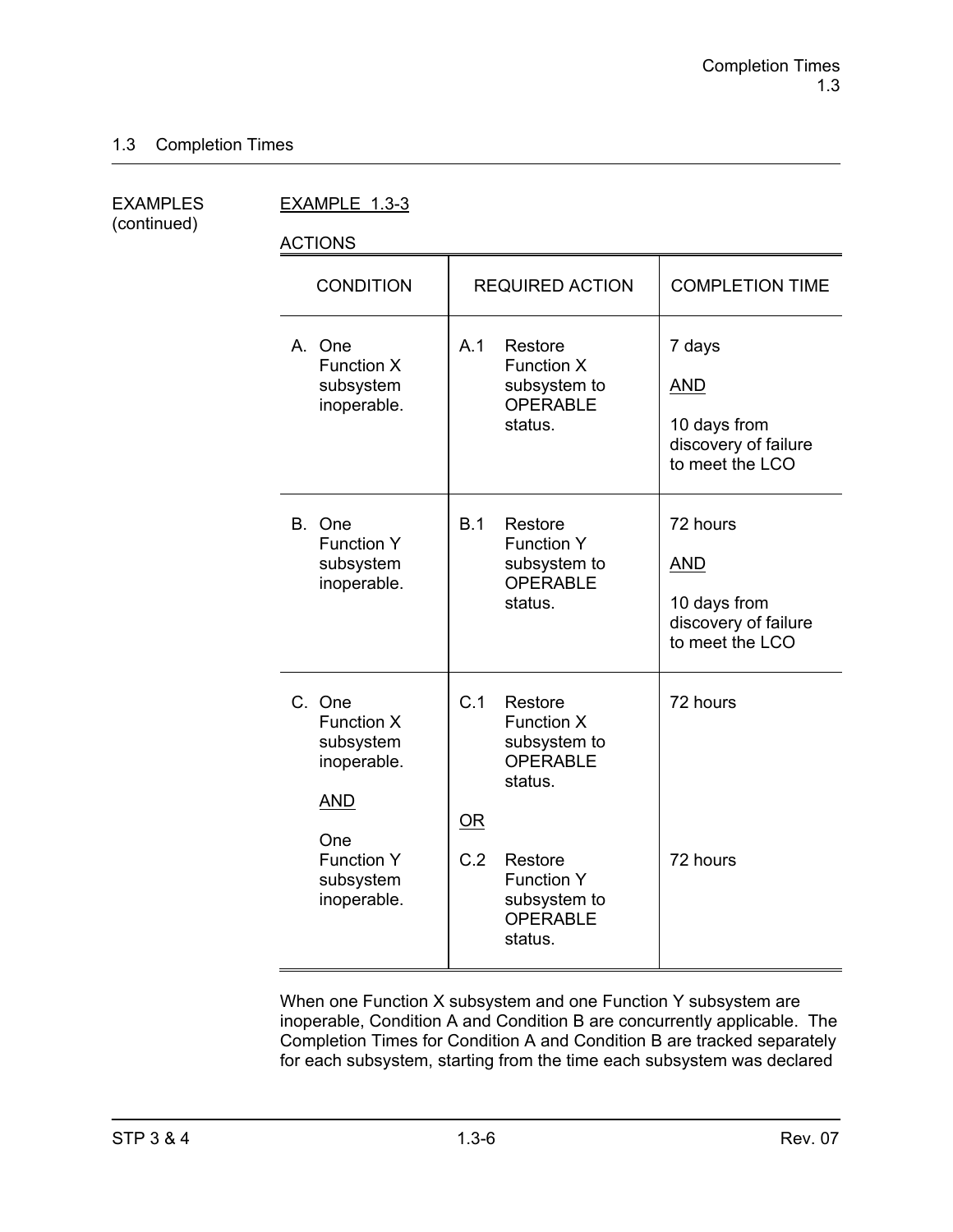#### EXAMPLES EXAMPLE 1.3-3 (continued)

inoperable and the Condition was entered. A separate Completion Time is established for Condition C and tracked from the time the second subsystem was declared inoperable (i.e., the time the situation described in Condition C was discovered).

If Required Action C.2 is completed within the specified Completion Time, Conditions B and C are exited. If the Completion Time for Required Action A.1 has not expired, operation may continue in accordance with Condition A. The remaining Completion Time in Condition A is measured from the time the affected subsystem was declared inoperable (i.e., initial entry into Condition A).

The Completion Times of Conditions A and B are modified by a logical connector, with a separate 10 day Completion Time measured from the time it was discovered the LCO was not met. In this example, without the separate Completion Time, it would be possible to alternate between Conditions A, B, and C in such a manner that operation could continue indefinitely without ever restoring systems to meet the LCO. The separate Completion Time modified by the phrase "from discovery of failure to meet the LCO" is designed to prevent indefinite continued operation while not meeting the LCO. This Completion Time allows for an exception to the normal "time zero" for beginning the Completion Time "clock". In this instance, the Completion Time "time zero" is specified as commencing at the time the LCO was initially not met, instead of at the time the associated Condition was entered.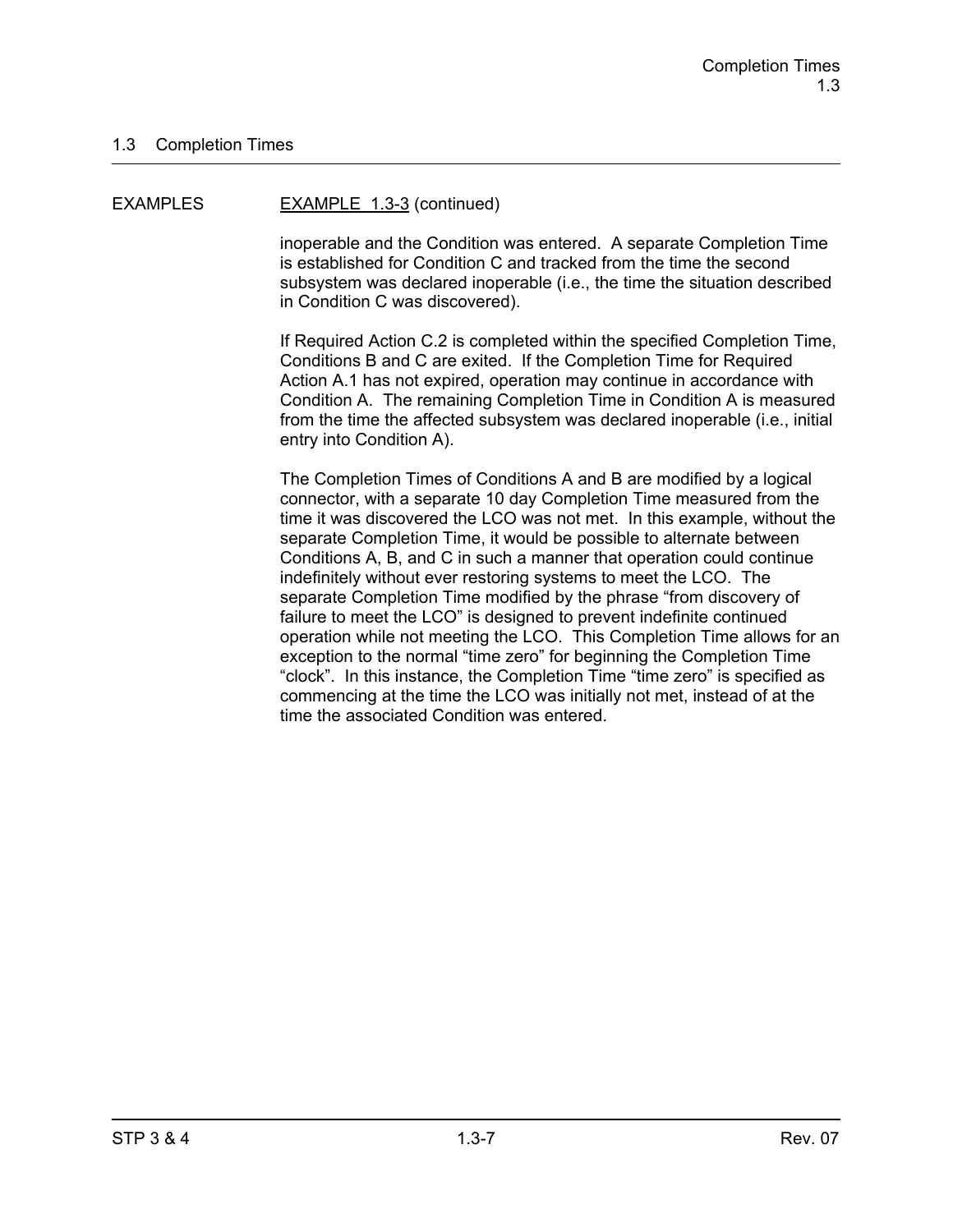(continued)

EXAMPLES EXAMPLE 1.3-4

ACTIONS

| <b>CONDITION</b>                                             | <b>REQUIRED ACTION</b>                            | <b>COMPLETION TIME</b> |
|--------------------------------------------------------------|---------------------------------------------------|------------------------|
| A. One or more<br>valves<br>inoperable.                      | A.1<br>Restore valve(s)<br>to OPERABLE<br>status. | 4 hours                |
| <b>B.</b> Required<br>Action and<br>associated<br>Completion | Be in MODE 3.<br>B 1<br>AND                       | 12 hours               |
| Time not met.                                                | Be in MODE 4.<br>B.2                              | 36 hours               |

A single Completion Time is used for any number of valves inoperable at the same time. The Completion Time associated with Condition A is based on the initial entry into Condition A and is not tracked on a per valve basis. Declaring subsequent valves inoperable, while Condition A is still in effect, does not trigger the tracking of separate Completion Times.

Once one of the valves has been restored to OPERABLE status, the Condition A Completion Time is not reset, but continues from the time the first valve was declared inoperable. The Completion Time may be extended if the valve restored to OPERABLE status was the first inoperable valve. The Condition A Completion Time may be extended for up to 4 hours provided this does not result in any subsequent valve being inoperable for > 4 hours.

If the Completion Time of 4 hours (plus the extensions) expires while one or more valves are still inoperable, Condition B is entered.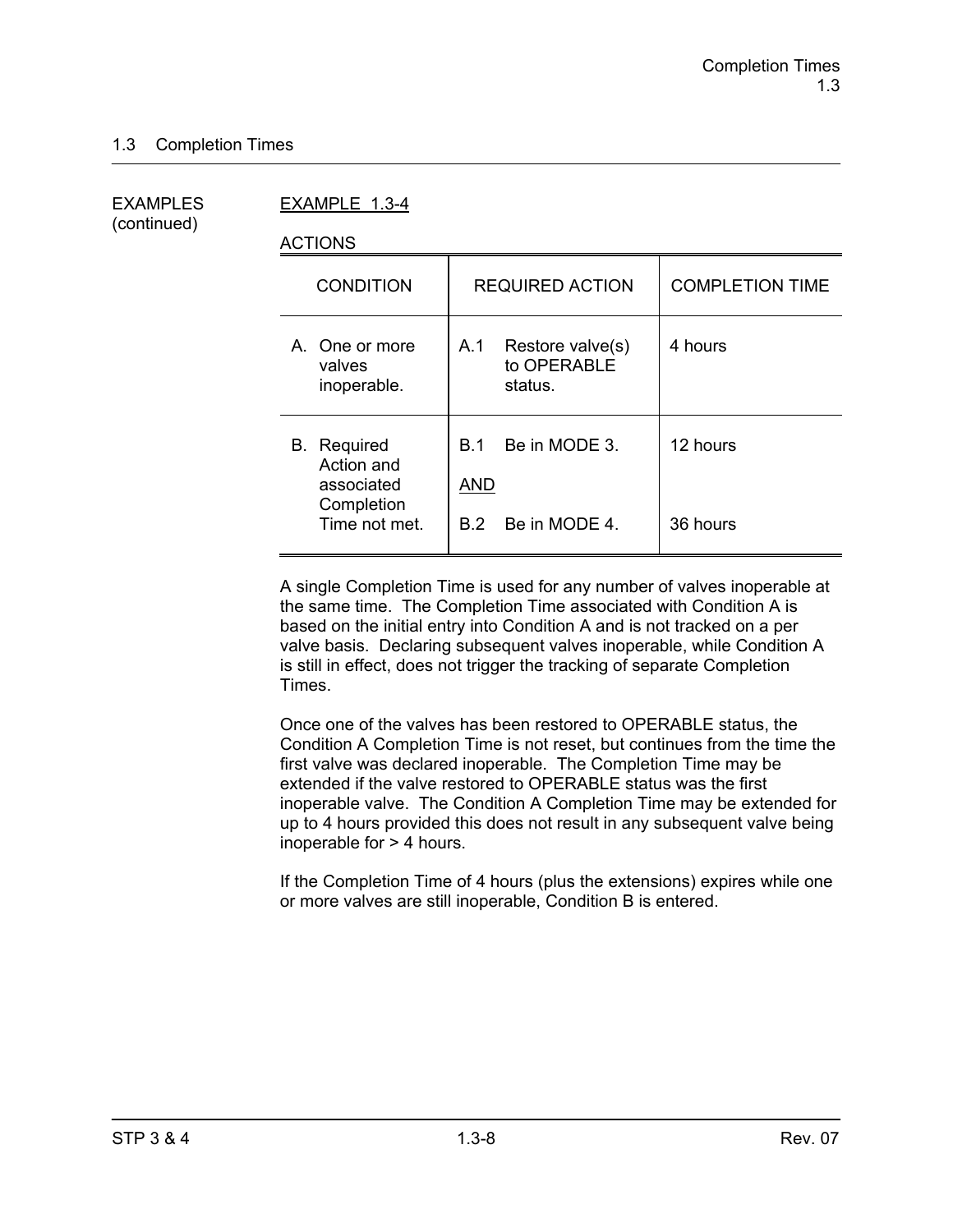(continued)

#### EXAMPLES EXAMPLE 1.3-5

ACTIONS

 ---------------------------------------------NOTE-------------------------------------------- Separate Condition entry is allowed for each inoperable valve.

| <b>CONDITION</b>                                                              | <b>REQUIRED ACTION</b>                                         | <b>COMPLETION TIME</b> |
|-------------------------------------------------------------------------------|----------------------------------------------------------------|------------------------|
| A. One or more<br>valves<br>inoperable.                                       | Restore valve to<br>A.1<br><b>OPERABLE</b><br>status.          | 4 hours                |
| <b>B.</b> Required<br>Action and<br>associated<br>Completion<br>Time not met. | Be in MODE 3.<br><b>B</b> 1<br><b>AND</b><br>B.2 Be in MODE 4. | 12 hours<br>36 hours   |

The Note above the ACTIONS Table is a method of modifying how the Completion Time is tracked. If this method of modifying how the Completion Time is tracked was applicable only to a specific Condition, the Note would appear in that Condition, rather than at the top of the ACTIONS Table.

The Note allows Condition A to be entered separately for each inoperable valve, and Completion Times tracked on a per valve basis. When a valve is declared inoperable, Condition A is entered and its Completion Time starts. If subsequent valves are declared inoperable, Condition A is entered for each valve and separate Completion Times start and are tracked for each valve.

If the Completion Time associated with a valve in Condition A expires, Condition B is entered for that valve. If the Completion Times associated with subsequent valves in Condition A expire, Condition B is entered separately for each valve and separate Completion Times start and are tracked for each valve. If a valve that caused entry into Condition B is restored to OPERABLE status, Condition B is exited for that valve.

Since the Note in this example allows multiple Condition entry and tracking of separate Completion Times, Completion Time extensions do not apply.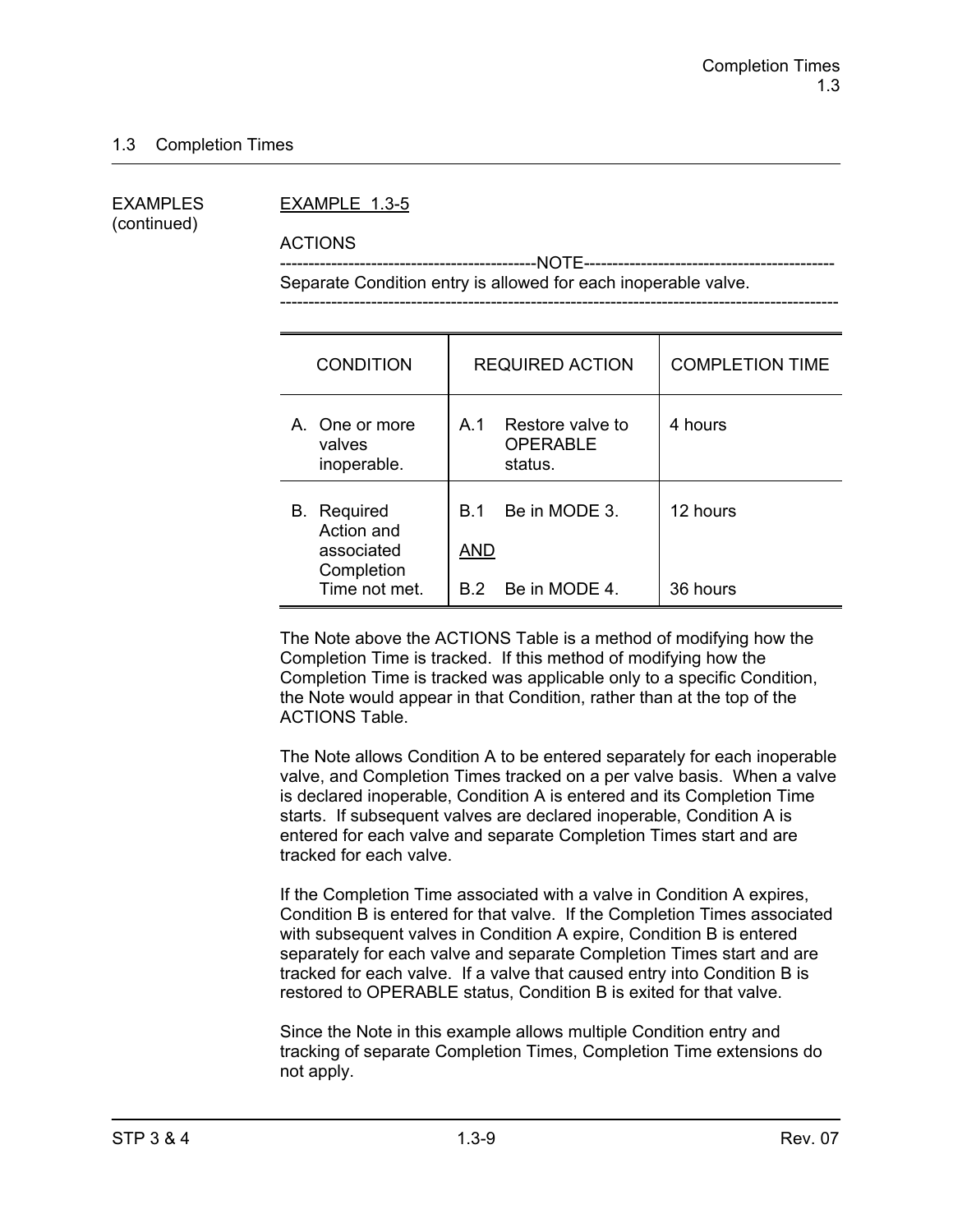(continued)

EXAMPLES EXAMPLE 1.3-6

ACTIONS

| ,,,,,,,,                                                                      |                                                                                                                               |                             |
|-------------------------------------------------------------------------------|-------------------------------------------------------------------------------------------------------------------------------|-----------------------------|
| <b>CONDITION</b>                                                              | <b>REQUIRED ACTION</b>                                                                                                        | <b>COMPLETION TIME</b>      |
| A. One channel<br>inoperable.                                                 | A.1<br>Perform<br>SR 3.x.x.x.<br>$\underline{\mathsf{OR}}$<br>A.2<br>Reduce<br><b>THERMAL</b><br>POWER to<br>$\leq 50\%$ RTP. | Once per 8 hours<br>8 hours |
| <b>B.</b> Required<br>Action and<br>associated<br>Completion<br>Time not met. | Be in MODE 3.<br>B.1                                                                                                          | 12 hours                    |

Entry into Condition A offers a choice between Required Action A.1 or A.2. Required Action A.1 has a "once per" Completion Time, which qualifies for the 25% extension, per SR 3.0.2, to each performance after the initial performance. The initial 8 hour interval of Required Action A.1 is entered and the initial performance of Required Action A.1 must be completed within the first 8 hour interval. If Required Action A.1 is followed and the Required Action is not met within the Completion Time (plus the extension allowed by SR 3.0.2), Condition B is entered. If Required Action A.2 is followed and the Completion Time of 8 hours is not met, Condition B is entered.

If after entry into Condition B, Required Action A.1 or A.2 is met, Condition B is exited and operation may then continue in Condition A.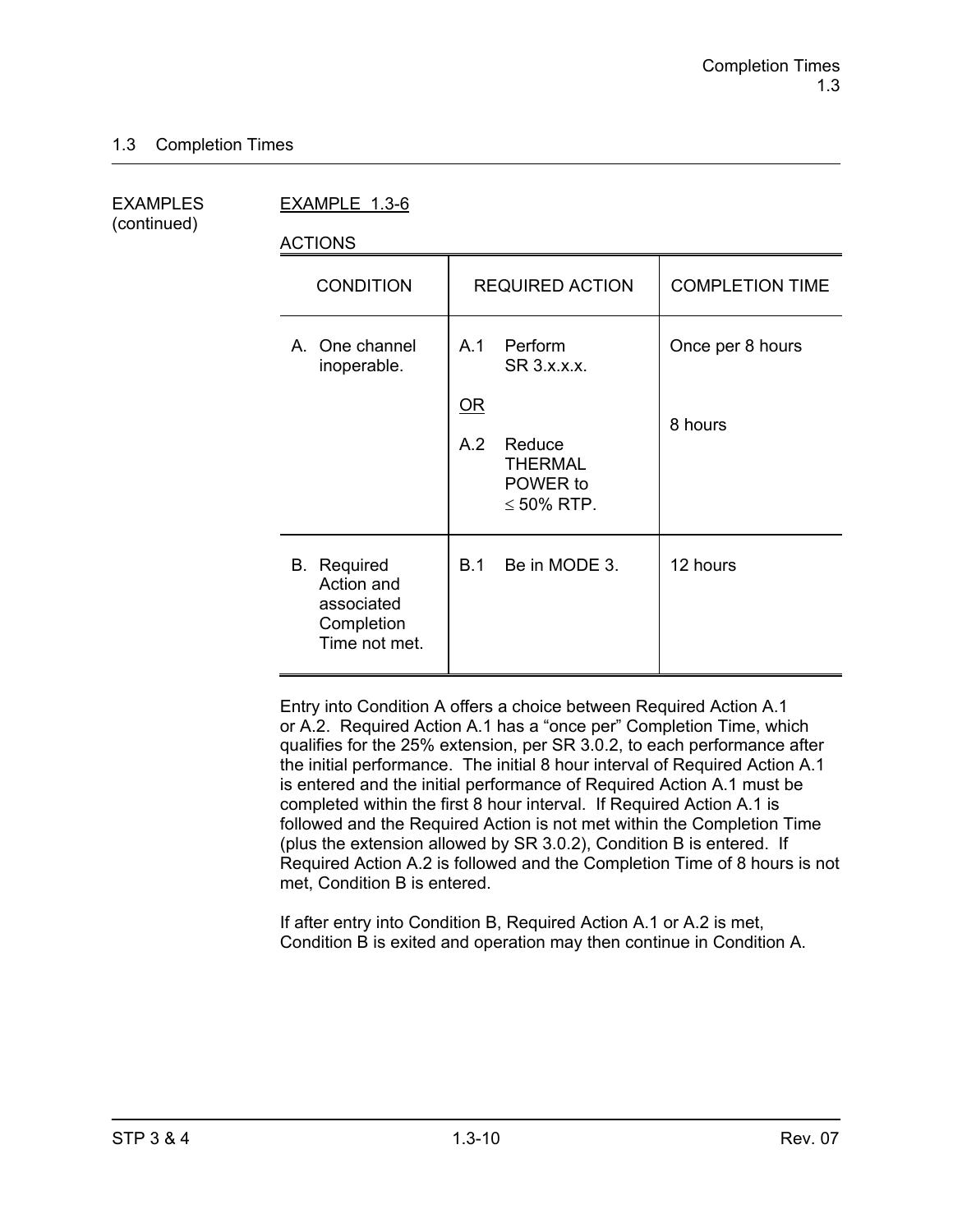| <b>EXAMPLES</b> |  |
|-----------------|--|
| (continued)     |  |

EXAMPLE 1.3-7

ACTIONS

| <b>CONDITION</b>                                                              | <b>REQUIRED ACTION</b>                                                     | <b>COMPLETION TIME</b>                                 |
|-------------------------------------------------------------------------------|----------------------------------------------------------------------------|--------------------------------------------------------|
| A. One<br>subsystem<br>inoperable.                                            | Verify affected<br>A.1<br>subsystem<br>isolated.                           | 1 hour<br><b>AND</b><br>Once per 8 hours<br>thereafter |
|                                                                               | <b>AND</b><br>A.2<br>Restore<br>subsystem to<br><b>OPERABLE</b><br>status. | 72 hours                                               |
| <b>B.</b> Required<br>Action and<br>associated<br>Completion<br>Time not met. | Be in MODE 3.<br>B.1<br><b>AND</b><br>Be in MODE 4.<br>B.2                 | 12 hours<br>36 hours                                   |

Required Action A.1 has two Completion Times. The 1 hour Completion Time begins at the time the Condition is entered and each "Once per 8 hours thereafter" interval begins upon performance of Required Action A<sub>1</sub>

If after Condition A is entered, Required Action A.1 is not met within either the initial 1 hour or any subsequent 8 hour interval from the previous performance (plus the extension allowed by SR 3.0.2), Condition B is entered. The Completion Time clock for Condition A does not stop after Condition B is entered, but continues from the time Condition A was initially entered. If Required Action A.1 is met after Condition B is entered, Condition B is exited and operation may continue in accordance with Condition A, provided the Completion Time for Required Action A.2 has not expired.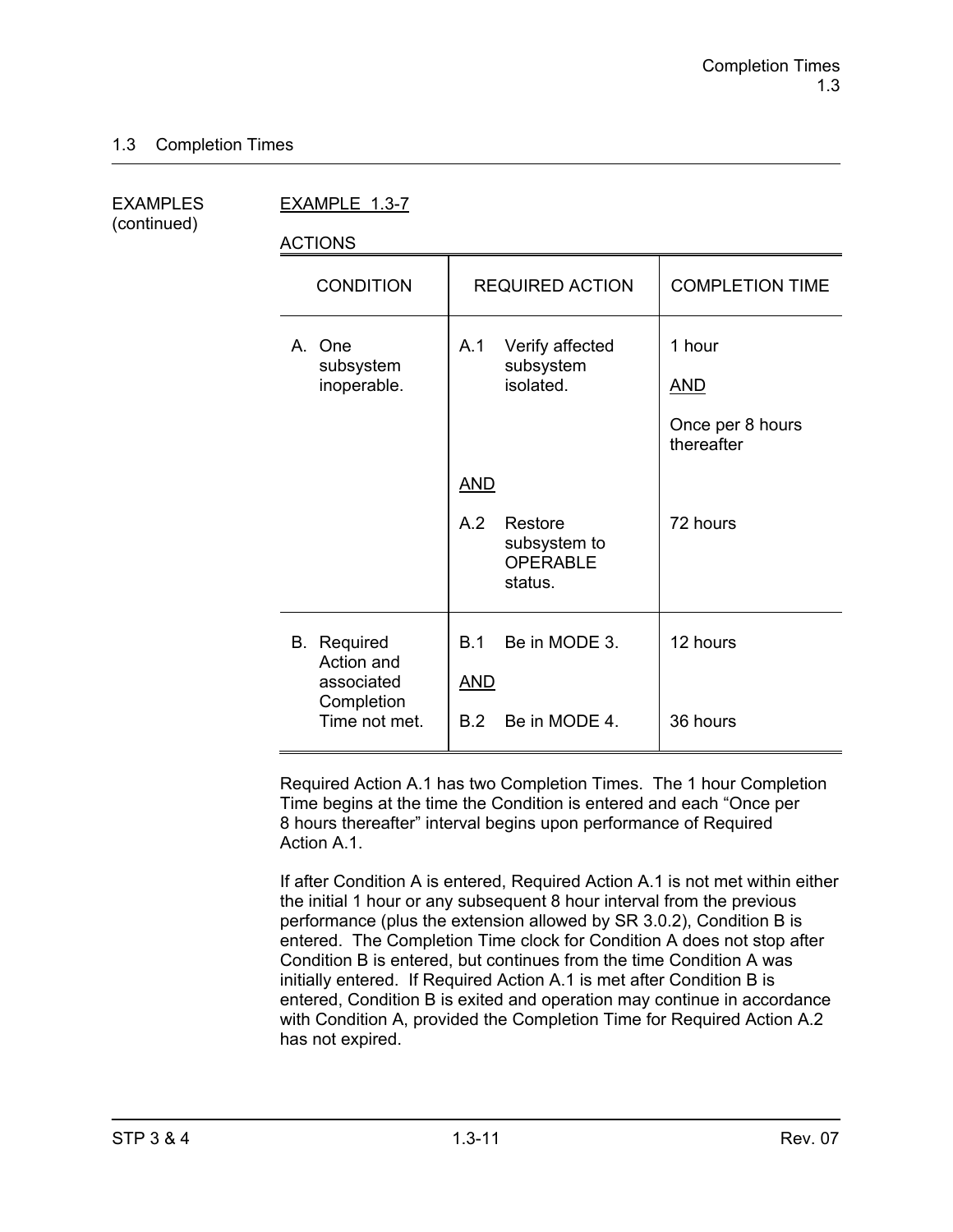$\overline{a}$ 

### 1.3 Completion Times

| <b>IMMEDIATE</b>  | When "Immediately" is used as a Completion Time, the Required Action |
|-------------------|----------------------------------------------------------------------|
| <b>COMPLETION</b> | should be pursued without delay and in a controlled manner.          |
| <b>TIME</b>       |                                                                      |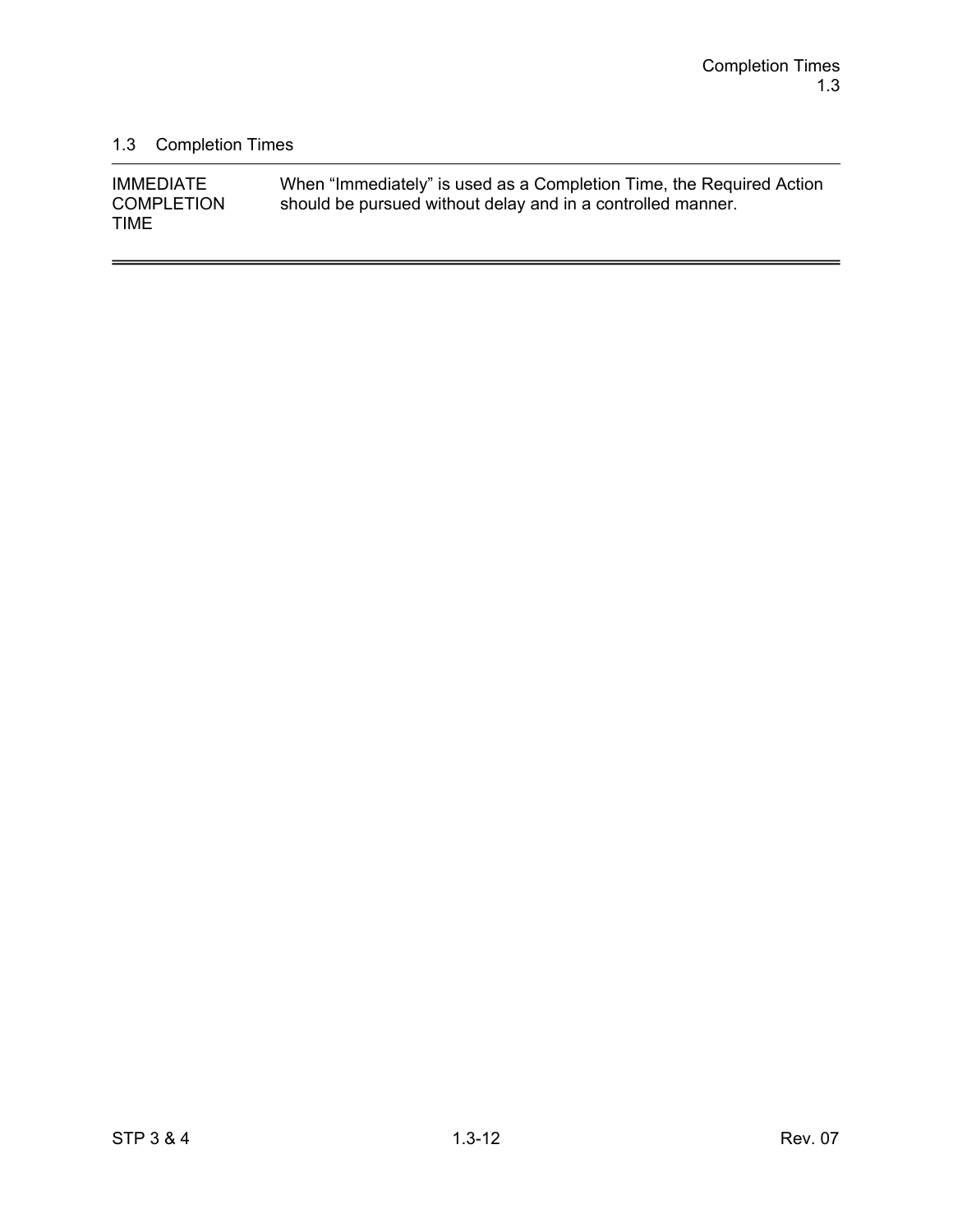### 1.0 USE AND APPLICATION

### 1.4 Frequency

| <b>PURPOSE</b>     | The purpose of this section is to define the proper use and application of<br>Frequency requirements.                                                                                                                                                                                                                                                                                                                                                                                                                                         |  |  |
|--------------------|-----------------------------------------------------------------------------------------------------------------------------------------------------------------------------------------------------------------------------------------------------------------------------------------------------------------------------------------------------------------------------------------------------------------------------------------------------------------------------------------------------------------------------------------------|--|--|
| <b>DESCRIPTION</b> | Each Surveillance Requirement (SR) has a specified Frequency in which<br>the Surveillance must be met in order to meet the associated LCO. An<br>understanding of the correct application of the specified Frequency is<br>necessary for compliance with the SR.                                                                                                                                                                                                                                                                              |  |  |
|                    | The "specified Frequency" is referred to throughout this section and each<br>of the Specifications of Section 3.0, Surveillance Requirement (SR)<br>Applicability. The "specified Frequency" consists of the requirements of<br>the Frequency column of each SR, as well as certain Notes in the<br>Surveillance column that modify performance requirements.                                                                                                                                                                                 |  |  |
|                    | Sometimes special situations dictate when the requirements of a<br>Surveillance are to be met. They are "otherwise stated" conditions<br>allowed by SR 3.0.1. They may be stated as clarifying Notes in the<br>Surveillance, as part of the Surveillance, or both. Example 1.4-4<br>discusses these special situations.                                                                                                                                                                                                                       |  |  |
|                    | Situations where a Surveillance could be required (i.e., its Frequency<br>could expire), but where it is not possible or not desired that it be<br>performed until sometime after the associated LCO is within its<br>Applicability, represent potential SR 3.0.4 conflicts. To avoid these<br>conflicts, the SR (i.e., the Surveillance or the Frequency) is stated such<br>that it is only "required" when it can be and should be performed. With an<br>SR satisfied, SR 3.0.4 imposes no restriction.                                     |  |  |
|                    | The use of "met" or "performed" in these instances conveys specified<br>meanings. A Surveillance is "met" only when the acceptance criteria are<br>satisfied. Known failure of the requirements of a Surveillance, even<br>without a Surveillance specifically being "performed," constitutes a<br>Surveillance not "met." "Performance" refers only to the requirement to<br>specifically determine the ability to meet the acceptance criteria.<br>SR 3.0.4 restrictions would not apply if both the following conditions are<br>satisfied: |  |  |
|                    | The Surveillance is not required to be performed; and<br>a.                                                                                                                                                                                                                                                                                                                                                                                                                                                                                   |  |  |
|                    | The Surveillance is not required to be met or, even if required to be<br>b.<br>met, is not known to be failed.                                                                                                                                                                                                                                                                                                                                                                                                                                |  |  |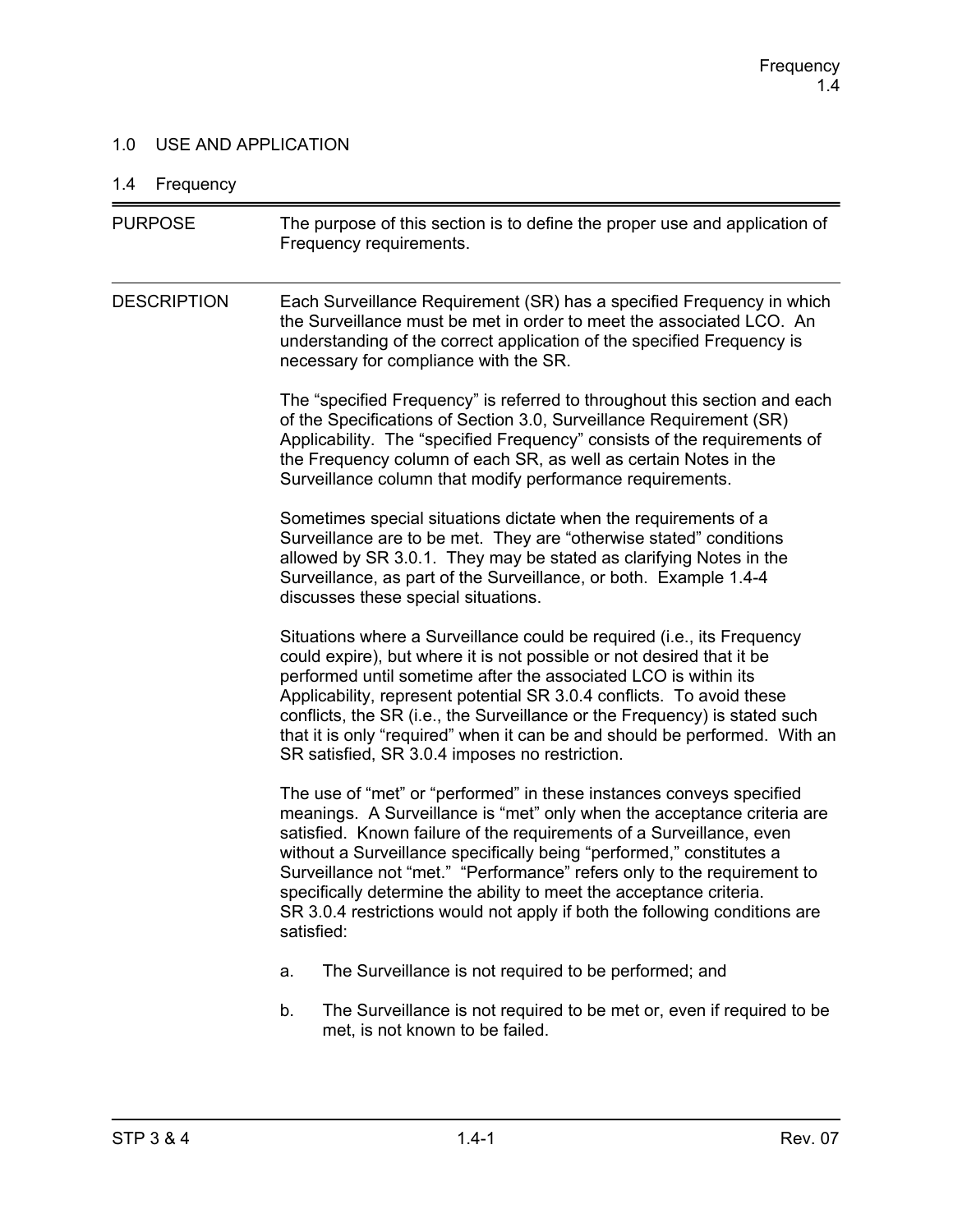EXAMPLES The following examples illustrate the various ways that Frequencies are specified. In these examples, the Applicability of the LCO (LCO not shown) is MODES 1, 2, and 3.

EXAMPLE 1.4-1

#### SURVEILLANCE REQUIREMENTS

| <b>SURVEILLANCE</b>    | <b>FREQUENCY</b> |
|------------------------|------------------|
| Perform CHANNEL CHECK. | 12 hours         |

Example 1.4-1 contains the type of SR most often encountered in the Technical Specifications (TS). The Frequency specifies an interval (12 hours) during which the associated Surveillance must be performed at least one time. Performance of the Surveillance initiates the subsequent interval. Although the Frequency is stated as 12 hours, an extension of the time interval to 1.25 times the interval specified in the Frequency is allowed by SR 3.0.2 for operational flexibility. The measurement of this interval continues at all times, even when the SR is not required to be met per SR 3.0.1 (such as when the equipment is inoperable, a variable is outside specified limits, or the unit is outside the Applicability of the LCO). If the interval specified by SR 3.0.2 is exceeded while the unit is in a MODE or other specified condition in the Applicability of the LCO, and the performance of the Surveillance is not otherwise modified (refer to Examples 1.4-3 and 1.4-4), then SR 3.0.3 becomes applicable.

If the interval as specified by SR 3.0.2 is exceeded while the unit is not in a MODE or other specified condition in the Applicability of the LCO for which performance of the SR is required, the Surveillance must be performed within the Frequency requirements of SR 3.0.2 prior to entry into the MODE or other specified condition. Failure to do so would result in a violation of SR 3.0.4.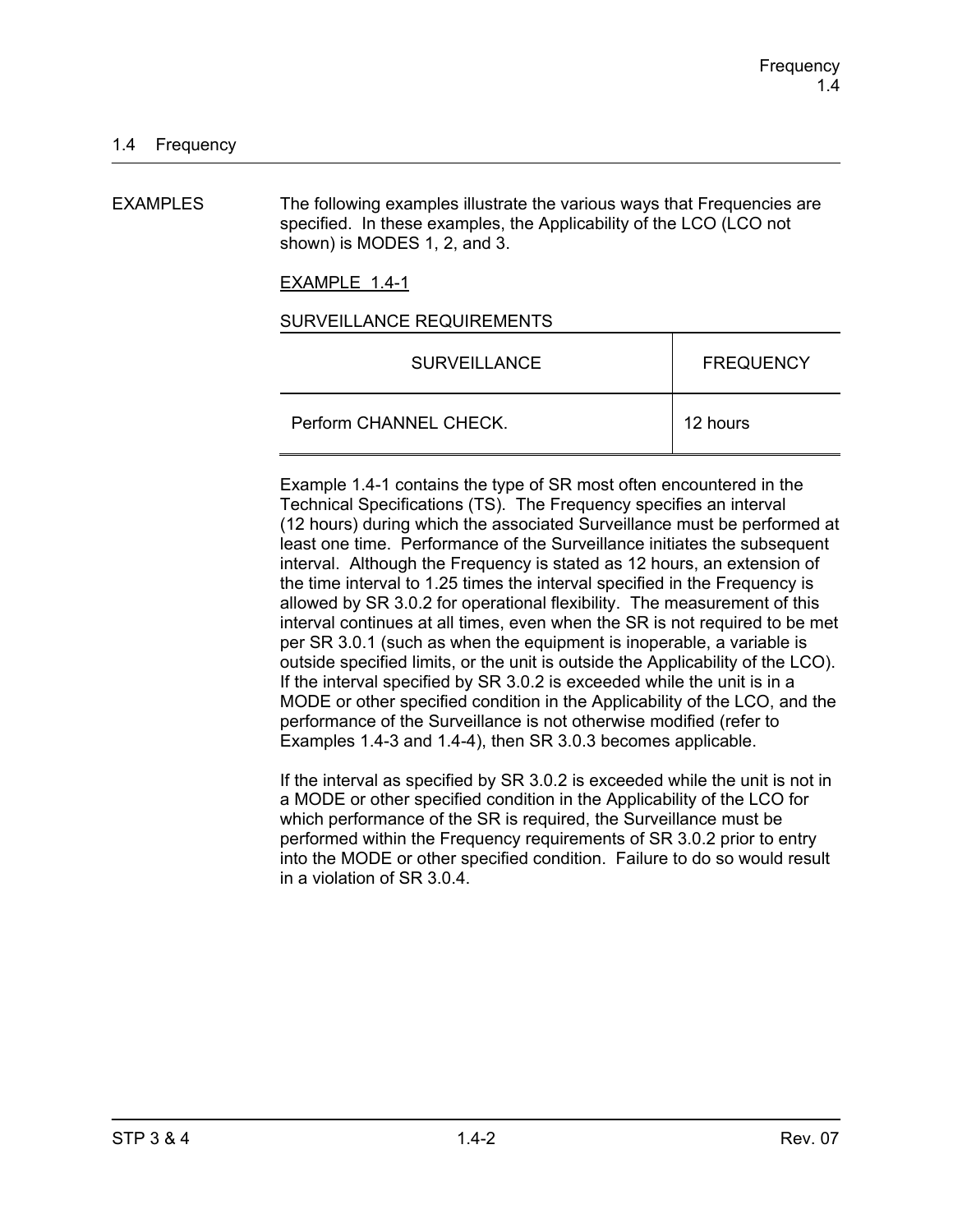EXAMPLES EXAMPLE 1.4-2

# (continued)

#### SURVEILLANCE REQUIREMENTS

| <b>SURVEILLANCE</b>           | <b>FREQUENCY</b>                                |
|-------------------------------|-------------------------------------------------|
| Verify flow is within limits. | Once within<br>12 hours after<br>$\geq$ 25% RTP |
|                               | <b>AND</b>                                      |
|                               | 24 hours thereafter                             |

Example 1.4-2 has two Frequencies. The first is a one time performance Frequency, and the second is of the type shown in Example 1.4-1. The logical connector "AND" indicates that both Frequency requirements must be met. Each time reactor power is increased from a power level  $\le$  25% RTP to  $\ge$  25% RTP, the Surveillance must be performed within 12 hours.

The use of "once" indicates a single performance will satisfy the specified Frequency (assuming no other Frequencies are connected by "AND"). This type of Frequency does not qualify for the extension allowed by SR 3.0.2. "Thereafter" indicates future performances must be established per SR 3.0.2, but only after a specified condition is first met (i.e., the "once" performance in this example). If reactor power decreases to < 25% RTP, the measurement of both intervals stops. New intervals start upon reactor power reaching 25% RTP.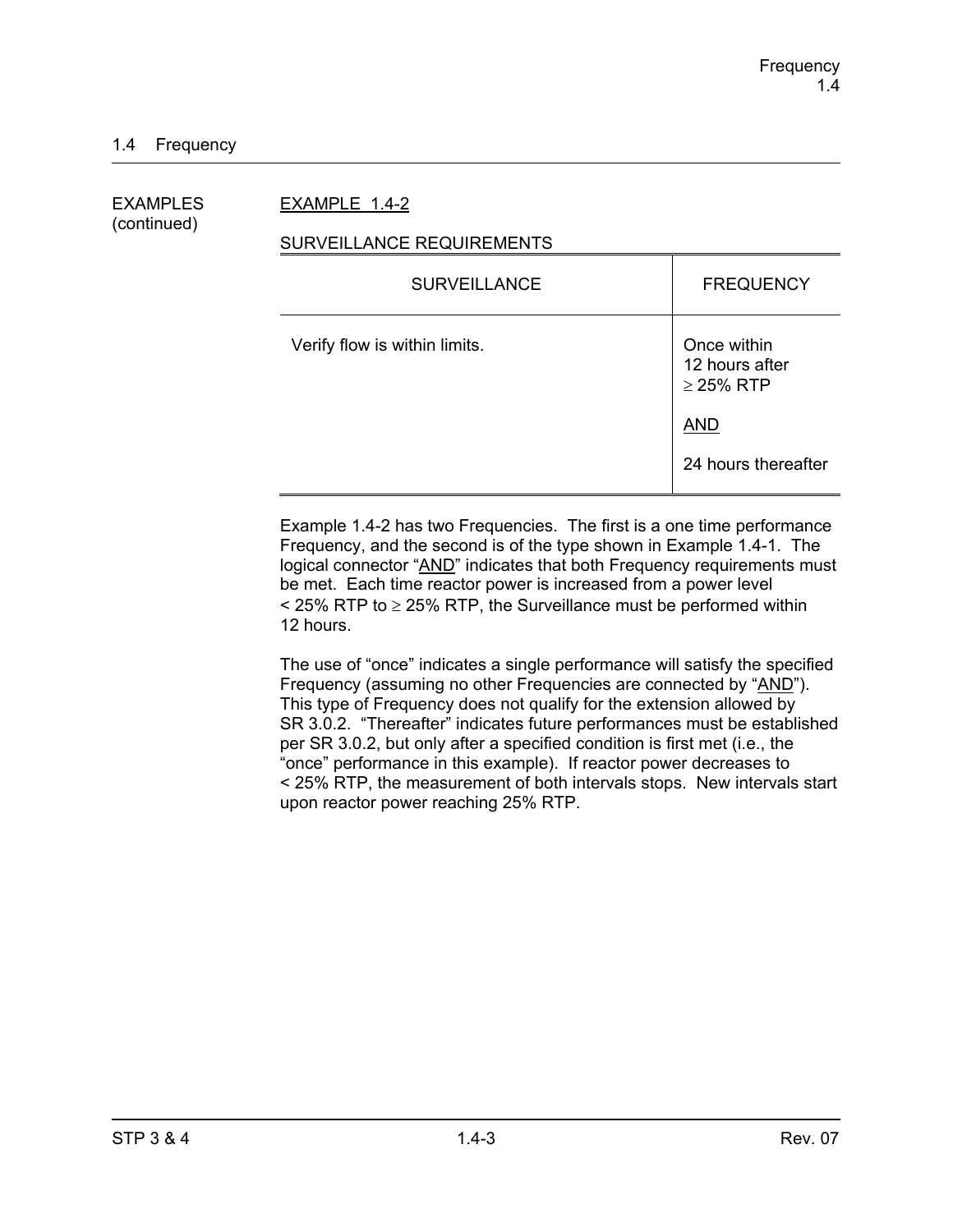#### 1.4 Frequency

| EXAMPLES<br>(continued) | EXAMPLE 1.4-3                                                                                                                       |                  |  |
|-------------------------|-------------------------------------------------------------------------------------------------------------------------------------|------------------|--|
|                         | SURVEILLANCE REQUIREMENTS                                                                                                           |                  |  |
|                         | <b>SURVEILLANCE</b>                                                                                                                 | <b>FREQUENCY</b> |  |
|                         | --NOTE-----------------------<br>--------------------------<br>Not required to be performed until 12 hours after<br>$\geq$ 25% RTP. |                  |  |
|                         | Perform channel adjustment.                                                                                                         | 7 days           |  |

The interval continues whether or not the unit operation is < 25% RTP between performances.

As the Note modifies the required performance of the Surveillance, it is construed to be part of the "specified Frequency." Should the 7 day interval be exceeded while operation is < 25% RTP, this Note allows 12 hours after power reaches  $\geq$  25% RTP to perform the Surveillance. The Surveillance is still considered to be within the "specified Frequency." Therefore, if the Surveillance were not performed within the 7 day interval (plus the extension allowed by SR 3.0.2) but operation was < 25% RTP, it would not constitute a failure of the SR or failure to meet the LCO. Also, no violation of SR 3.0.4 occurs when changing MODES, even with the 7 day Frequency not met, provided operation does not exceed 12 hours with power  $\geq$  25% RTP.

Once the unit reaches 25% RTP, 12 hours would be allowed for completing the Surveillance. If the Surveillance were not performed within this 12 hour interval, there would then be a failure to perform a Surveillance within the specified Frequency, and the provisions of SR 3.0.3 would apply.